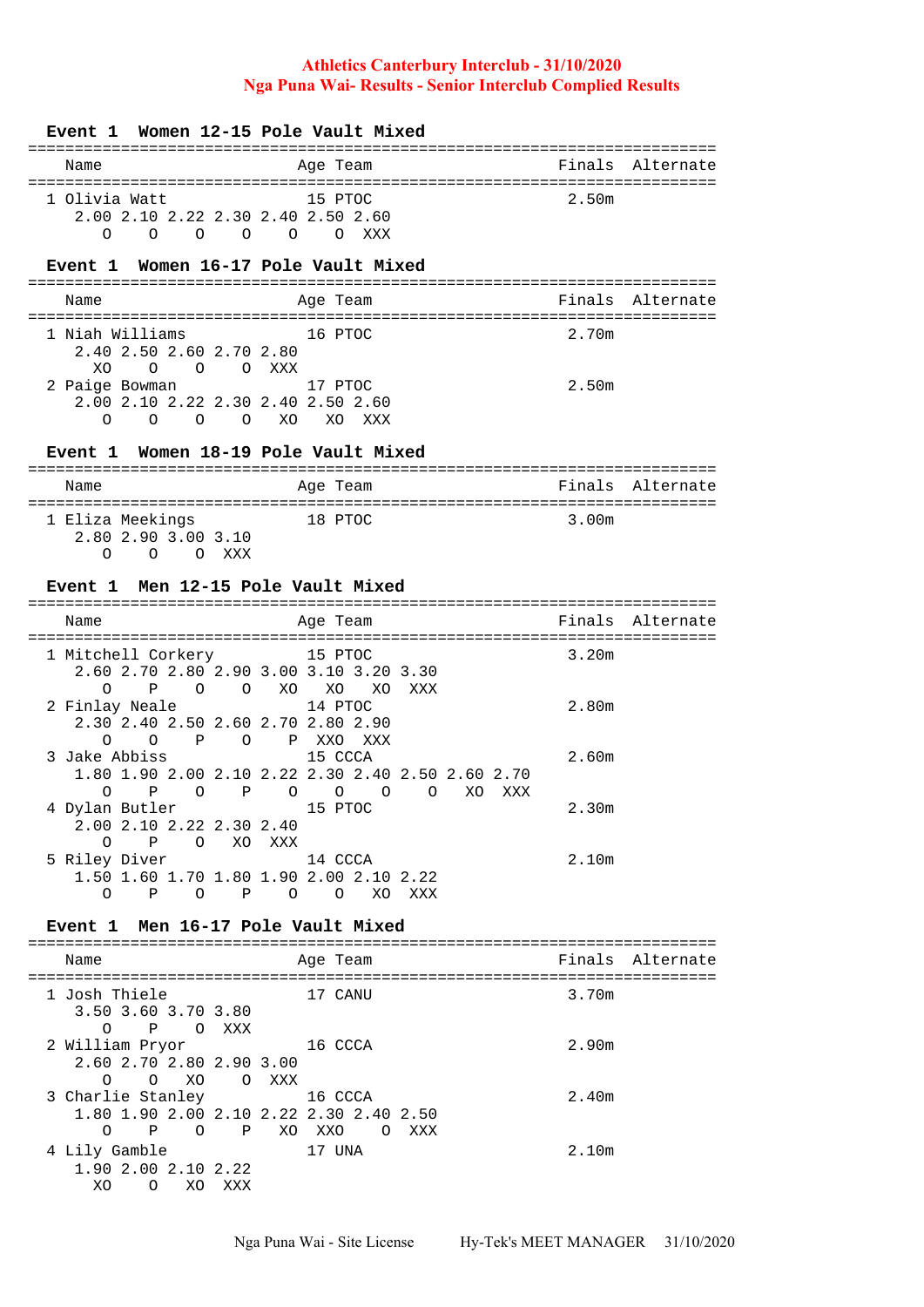| Men 18-19 Pole Vault Mixed<br>Event 1                                                                       |                                                      |                    |                                         |  |
|-------------------------------------------------------------------------------------------------------------|------------------------------------------------------|--------------------|-----------------------------------------|--|
| Name                                                                                                        | ============================<br>Age Team             |                    | Finals Alternate                        |  |
| 1 Joshua Bull<br>3.40 3.50 3.60 3.70 3.80 3.90 4.00 4.10<br>$\Omega$<br>O XXO<br>$\overline{O}$<br>$\Omega$ | 18 PTOC<br>XO<br>XO.<br>XXX                          | 4.00m              |                                         |  |
| Event 1 Men 20-34 Pole Vault Mixed                                                                          |                                                      |                    |                                         |  |
| Name                                                                                                        | Age Team                                             | Finals             | Alternate                               |  |
| 1 Jared Neighbours<br>3.40 3.50 3.60 3.70 3.80<br>O O XXX<br>$\Omega$<br>$\Omega$                           | 20 COBU                                              | 3.70m              |                                         |  |
| Event 2                                                                                                     | Men 20-34 110 Meter Hurdles 1067mm Senior            |                    |                                         |  |
| Name                                                                                                        | Age Team                                             | Finals             | Wind Alternate                          |  |
| 1 Max Attwell<br>2 Jared Neighbours                                                                         | 24 COBU<br>20 COBU                                   | 15.98<br>16.68 2.9 | 2.9                                     |  |
| Event 4                                                                                                     | Men 45-49 110 Meter Hurdles 991mm Masters            |                    |                                         |  |
| Name                                                                                                        | Age Team                                             | Finals             | Wind Alternate                          |  |
| 1 Nick Bolton                                                                                               | :===========<br>48 COBU                              | 15.70              | ==============<br>2.9                   |  |
| Event 5                                                                                                     | Men 16-17 110 Meter Hurdles 914mm Under 18           |                    |                                         |  |
| Name                                                                                                        | Age Team                                             | Finals             | Wind Alternate                          |  |
| 1 Kieran Sinclair-Lomax<br>2 Joshua Price                                                                   | 16 COBU<br>16 COBU                                   | 16.03<br>16.56 2.9 | 2.9                                     |  |
| Event 6                                                                                                     | Women 20-34 100 Meter Hurdles 840mm Senior           |                    |                                         |  |
| Name                                                                                                        | . = = = = = :<br>Age Team                            | Finals             | Wind Alternate                          |  |
| 1 Anna Percy                                                                                                | ===================<br>23 COBU                       | 14.13              | ================================<br>1.6 |  |
| 2 Maddy Spence                                                                                              | 23 COBU                                              | 15.22              |                                         |  |
|                                                                                                             | Event 7 Women 18-19 100 Meter Hurdles 840mm Under 20 |                    |                                         |  |
| Name                                                                                                        | Age Team                                             |                    | Finals Wind Alternate                   |  |
| 1 Maddie Wilson                                                                                             | 18 COBU                                              | 15.46              | 1.6                                     |  |
|                                                                                                             | Event 8 Women 16-17 100 Meter Hurdles 762mm Under 18 |                    |                                         |  |
| Name                                                                                                        | Age Team                                             |                    | Finals Wind Alternate                   |  |
| 1 Kaitlin Feather                                                                                           | 16 PTOC                                              | 15.51 1.6          |                                         |  |
| 2 Gracie Pratten                                                                                            | 16 PRHL                                              | 16.65 1.6          |                                         |  |
| Event 9 Boys 12-15 100 Meter Hurdles 840mm Under 16                                                         |                                                      |                    |                                         |  |
| Name                                                                                                        | Age Team                                             |                    | Finals Wind Alternate                   |  |
| 1 Dylan Butler                                                                                              | 15 PTOC                                              | $15.31$ $2.9$      |                                         |  |
| 2 Lachlan McVicar                                                                                           | 15 CCCA                                              | 16.06 2.9          |                                         |  |
|                                                                                                             | Event 11 Girls 12-15 80 Meter Hurdles 762mm Under 16 |                    |                                         |  |

Nga Puna Wai - Site License Hy-Tek's MEET MANAGER 31/10/2020 Name Age Team Finals Wind Alternate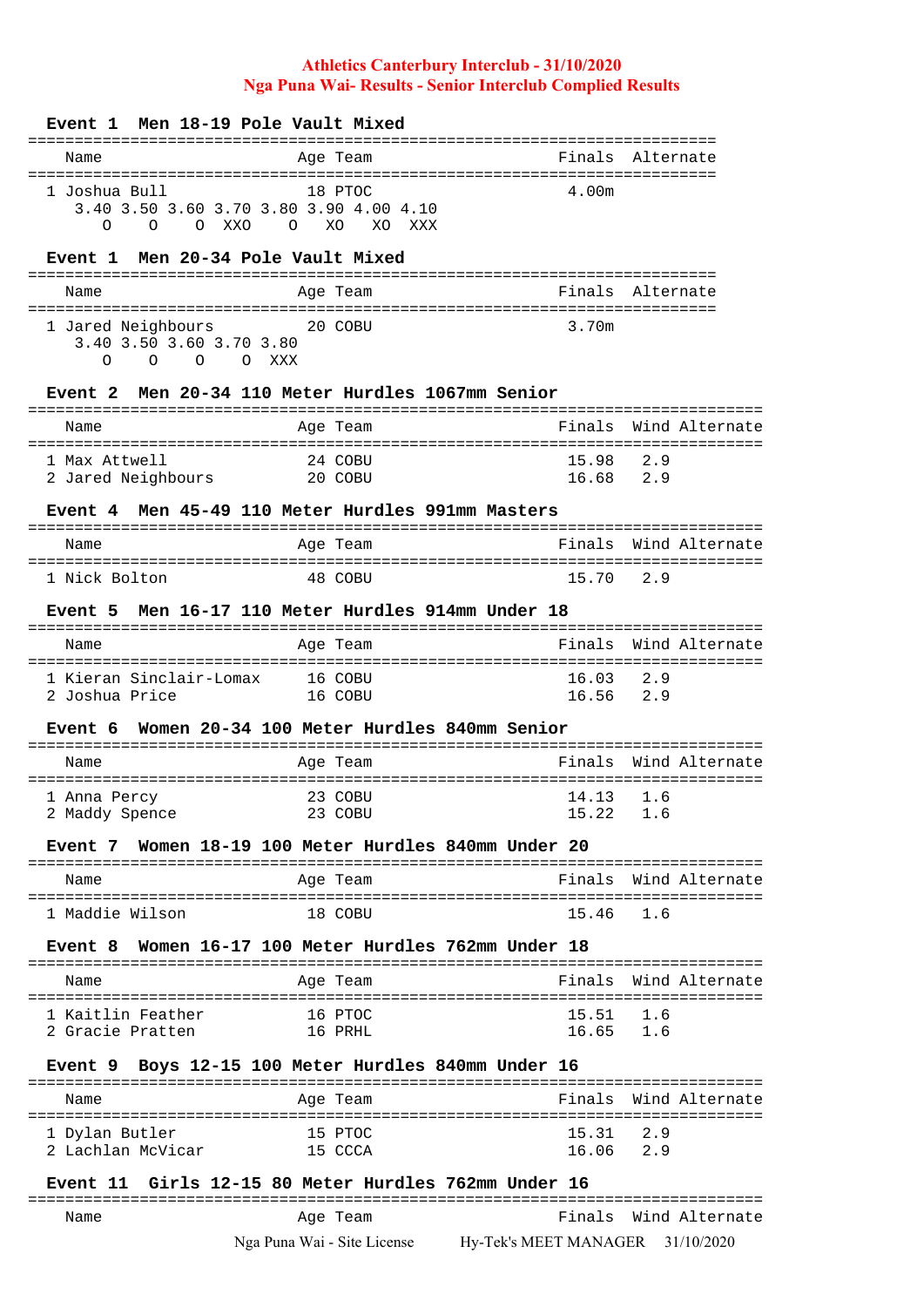| 1 Olivia Herman                               | 15 COBU                                           | 13.02<br>2.8                    |
|-----------------------------------------------|---------------------------------------------------|---------------------------------|
| 2 Piper Everson                               | 15 COBU                                           | 14.06<br>2.8                    |
| 3 Katelin Parnell                             | 15 COBU                                           | 14.28 2.8                       |
| 4 Esther Pratten                              | 15 PRHL                                           | 14.76 2.8                       |
| 5 Jody Mccarthy Dempsey 13 SELW               |                                                   | 14.82 2.8                       |
| 6 Izzi Leifi                                  | 15 COBU                                           | 14.91 2.8                       |
|                                               |                                                   |                                 |
| Event 12 Men 20-34 Hammer Throw 7.26kg Senior |                                                   |                                 |
|                                               |                                                   |                                 |
| Name                                          | Age Team                                          | Finals Alternate                |
| 1 Todd Bates                                  | 26 UNA                                            | 53.74m                          |
| 49.51m 53.74m FOUL FOUL 48.29m FOUL           |                                                   |                                 |
|                                               |                                                   |                                 |
|                                               | Event 14 Men 16-17 Hammer Throw 5.00kg Under 18   |                                 |
|                                               |                                                   |                                 |
| Name                                          | Age Team                                          | Finals Alternate                |
|                                               |                                                   |                                 |
| 1 Jack Smith                                  | 16 CCCA                                           | 30.29m                          |
|                                               | 28.33m  25.57m  26.32m  30.29m  27.15m  FOUL      |                                 |
|                                               | Event 16 Women 20-34 Hammer Throw 4.00kg Senior   |                                 |
|                                               |                                                   |                                 |
| Name                                          | Age Team                                          | Finals Alternate                |
|                                               |                                                   |                                 |
| 1 Mayce Ballantyne 26 TAIR                    |                                                   | 47.70m                          |
|                                               | FOUL 37.84m 47.70m 44.11m 46.64m 42.18m           |                                 |
|                                               |                                                   |                                 |
|                                               | Event 17 Women 18-19 Hammer Throw 4.00kg Under 20 |                                 |
| Name                                          | Age Team                                          | Finals Alternate                |
|                                               |                                                   |                                 |
| 1 Brigit Kwell                                | 19 COBU                                           | 33.20m                          |
|                                               |                                                   |                                 |
|                                               | 31.64m 33.20m 32.60m 30.62m PASS FOUL             |                                 |
|                                               |                                                   |                                 |
|                                               | Event 18 Women 16-17 Hammer Throw 3.00kg Under 18 |                                 |
|                                               |                                                   |                                 |
| Name                                          | Age Team                                          | Finals<br>Alternate             |
|                                               |                                                   |                                 |
| 1 Charlotte Lambie                            | 16 COBU                                           | 31.75m                          |
| 29.41m                                        | 31.75m  27.10m  30.54m  PASS  30.62m              |                                 |
|                                               | Event 19 Girls 12-15 Hammer Throw 3.00kg Under 16 |                                 |
|                                               |                                                   |                                 |
| Name                                          | Age Team                                          | Finals Alternate                |
|                                               |                                                   |                                 |
| 1 Kirsty Mccarthy Dempsey 15 SELW             |                                                   | 43.91m                          |
| 40.38m  43.91m  32.92m  FOUL  FOUL  40.80m    |                                                   |                                 |
| 2 Chloe Middlewood Krsinic  15 SELW           |                                                   | 30.00m                          |
|                                               | 27.18m  29.07m  28.78m  28.78m  29.29m  30.00m    |                                 |
| <b>Event 20</b>                               | Men 70-74 Hammer Throw Masters                    |                                 |
|                                               |                                                   |                                 |
| Name                                          | Age Team                                          | Finals<br>Alternate             |
|                                               |                                                   |                                 |
| 1 Richard Davison                             | 71 NBOL                                           | 35.73m                          |
| FOUL FOUL 30.67m 33.77m 30.96m 35.73m         |                                                   |                                 |
|                                               |                                                   |                                 |
| Event 21 Women 70-74 Hammer Throw Masters     |                                                   |                                 |
| Name                                          | Age Team                                          | Finals<br>Alternate             |
| ======================                        |                                                   | =============================== |
| 1 Shirley Rolston<br>16.48m 16.46m            | 71 PRHL<br>FOUL 17.71m 16.96m 15.61m              | 17.71m                          |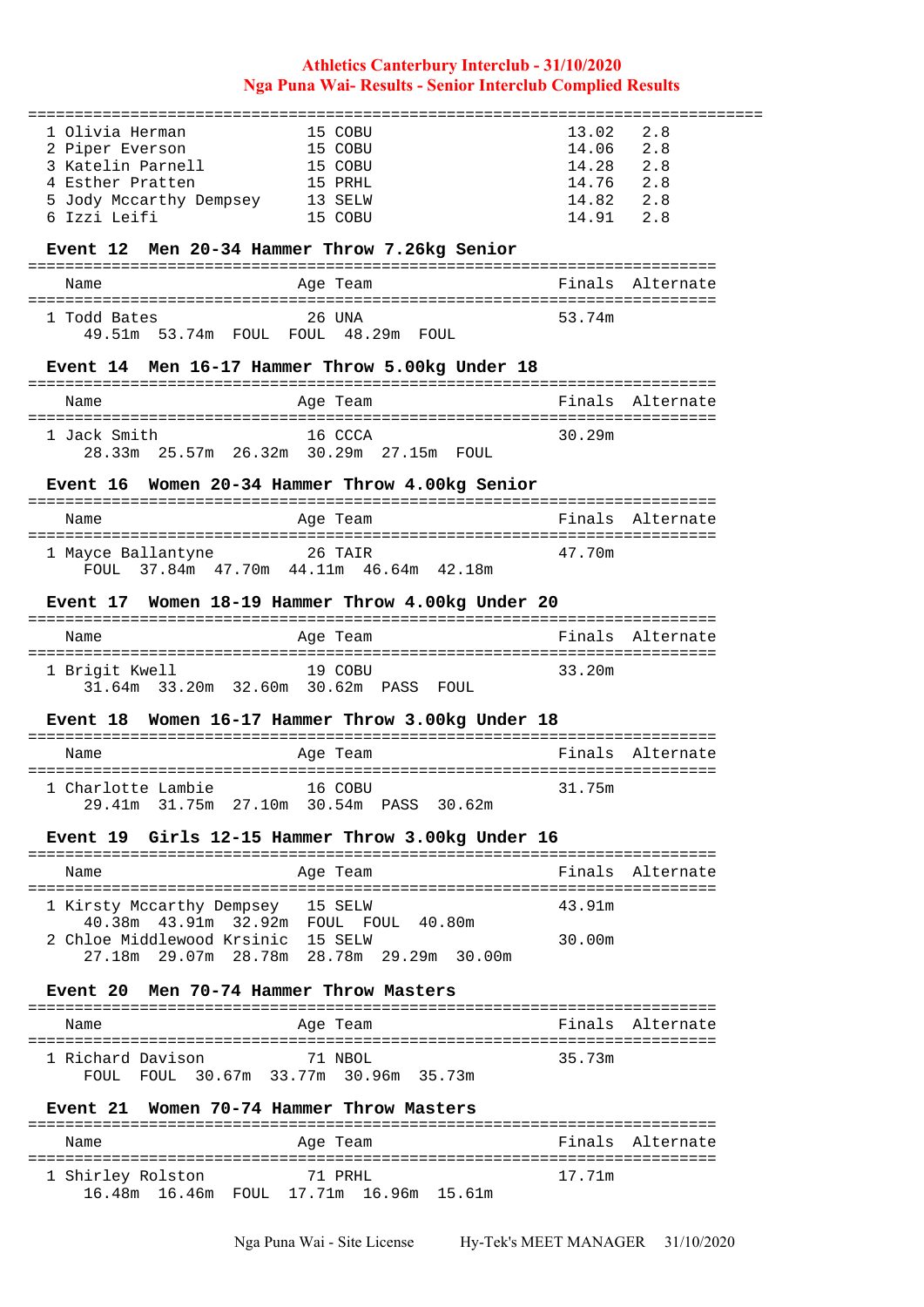## **Event 22 Men 12-15 Long Jump Mixed**

| Name                             | Age Team                                                                                    | Finals Wind Alternate |
|----------------------------------|---------------------------------------------------------------------------------------------|-----------------------|
| 1 Levi Murdoch                   | 15 PTOC                                                                                     | $6.26m$ 0.4           |
|                                  | $6.13\text{m}(3.4)$ $6.26\text{m}(0.4)$ ${\text{FOUL}}$ $5.47\text{m}(0.6)$ ${\text{PASS}}$ | 5.71m(1.5)            |
| 2 Asher Pettengell-Brand 15 COBU |                                                                                             | $6.25m$ $2.0$         |
|                                  | $6.11m(1.0) 5.93m(0.5) 5.75m(1.5) 6.25m(2.0) PASS$                                          | PASS                  |
| 3 Beau Brackenridge 15 COBU      |                                                                                             | $5.81m$ 1.5           |
|                                  | $5.81m(1.5) 5.64m(0.7) 5.54m(1.0) 5.19m(0.9) PASS$                                          | PASS                  |
| 4 Lachlan McVicar                | 15 CCCA                                                                                     | $5.30m$ 2.8           |
|                                  | $FOUT(3.4) 5.30m(2.8) 5.23m(4.3) 4.92m(2.9) FOUT(3.3) 5.19m(5.0)$                           |                       |
| 5 William Laing                  | 15 SCAN                                                                                     | $5.14m$ 1.6           |
| FOUL<br>FOUL                     | $5.14m(1.6)$ PASS<br>PASS                                                                   | PASS                  |

### **Event 22 Men 16-17 Long Jump Mixed**

| Name <b>South Agement Age Team</b> Rinals Wind Alternate                                                        |                        |                     |  |
|-----------------------------------------------------------------------------------------------------------------|------------------------|---------------------|--|
|                                                                                                                 | ====================== | ------------------- |  |
| 1 Ethan Gow 16 SELW                                                                                             |                        | $6.16m$ 0.6         |  |
| $5.79$ m $(2.7)$ $5.93$ m $(1.0)$ $6.15$ m $(2.0)$ $6.16$ m $(0.6)$ $5.97$ m $(1.6)$ PASS                       |                        |                     |  |
| 2 Ouinn Andis 17 COBU                                                                                           |                        | $6.04m$ 1.0         |  |
| FOUL $6.04m(1.0)$ $4.42m(1.0)$ FOUL PASS PASS                                                                   |                        |                     |  |
| 3 Christopher Pace 17 PTOC                                                                                      |                        | $5.75m$ 0.1         |  |
| $5.26$ m $(2.6)$ 5.75m $(0.1)$ 5.71m $(0.9)$ 5.17m $(0.6)$ FOUL 5.30m $(1.7)$                                   |                        |                     |  |
| 4 Kieran Sinclair-Lomax 16 COBU                                                                                 |                        | $5.67m$ 1.1         |  |
| $5.12m(2.3)$ FOUL $5.67m(1.1)$ PASS PASS PASS                                                                   |                        |                     |  |
| 5 Thimeth Wijesinghe 16 CCCA                                                                                    |                        | 5.58m 3.5           |  |
| FOUL FOUL FOUL 4.98m(3.0) 5.29m(3.7) 5.58m(3.5)                                                                 |                        |                     |  |
| 6 Andreas Gormack 16 CCCA                                                                                       |                        | $5.55m$ 3.0         |  |
| $5.55m(3.0)$ $5.12m(2.7)$ $5.33m(4.0)$ $5.13m(2.6)$ FOUL $5.02m(3.8)$                                           |                        |                     |  |
| 7 Ryan Primus                                                                                                   | $16$ CCCA              | $5.54m$ 3.5         |  |
| $5.54$ m $(3.5)$ $5.53$ m $(2.6)$ $5.22$ m $(3.2)$ FOUL $(2.6)$ $5.34$ m $(2.6)$ $5.14$ m $(3.7)$               |                        |                     |  |
| 8 Mason Ott                                                                                                     | 16 CCCA                | 5.31m 2.2           |  |
| $5.31\text{m}(2.2)$ $5.30\text{m}(4.0)$ $5.25\text{m}(2.8)$ $4.97\text{m}(3.3)$ $FOUL(5.3)$ $5.18\text{m}(3.8)$ |                        |                     |  |
| 9 Henri Murison 16 CCCA                                                                                         |                        | $5.15m$ $4.1$       |  |
| $4.99\text{m}(2.6)$ $4.77\text{m}(3.3)$ $5.15\text{m}(4.1)$ $4.69\text{m}(4.0)$ PASS PASS                       |                        |                     |  |

# **Event 22 Men 18-19 Long Jump Mixed**

| Name             |                                       | Age Team |                                                                                                                        | Finals Wind Alternate |
|------------------|---------------------------------------|----------|------------------------------------------------------------------------------------------------------------------------|-----------------------|
| 1 Joshua Bull    | 6.07m(2.0) 6.22m(2.2) 5.96m(0.9) PASS | 18 PTOC  | $6.22m$ 2.2<br>5.85m(1.1) 5.98m(1.8)                                                                                   |                       |
| 2 Robbie McKeown |                                       | 18 CCCA  | $5.63m$ $3.2$<br>$5.26$ m $(2.9)$ $5.44$ m $(3.1)$ $5.63$ m $(3.2)$ $5.30$ m $(3.7)$ $4.16$ m $(2.3)$ $5.53$ m $(2.9)$ |                       |

### **Event 22 Men 20-34 Long Jump Mixed**

| Name              | Age Team                                                                                  |             | Finals Wind Alternate |
|-------------------|-------------------------------------------------------------------------------------------|-------------|-----------------------|
|                   |                                                                                           |             |                       |
| 1 Kyle Cossey     | 20 SELW                                                                                   | $5.98m$ 2.5 |                       |
| $5.98m(2.5)$ FOUL | $5.73m(2.3) 5.71m(-0.6) PASS$                                                             | PASS        |                       |
| 2 William Stedman | 21 PRHI.                                                                                  | $5.60m$ 2.7 |                       |
|                   | $5.60$ m $(2.7)$ $5.40$ m $(1.8)$ $5.60$ m $(2.1)$ $5.48$ m $(2.0)$ $5.26$ m $(0.1)$ FOUL |             |                       |

# **Event 22 Men 35-39 Long Jump Mixed**

| Name                                                                                                                           | Age Team |             | Finals Wind Alternate |
|--------------------------------------------------------------------------------------------------------------------------------|----------|-------------|-----------------------|
| 1 Victor Lusis<br>$4.59\text{m}(2.4)$ 5.11 $\text{m}(2.3)$ 5.42 $\text{m}(2.2)$ 4.99 $\text{m}(1.9)$ 4.75 $\text{m}(0.7)$ FOUL | 39 CANII | $5.42m$ 2.2 |                       |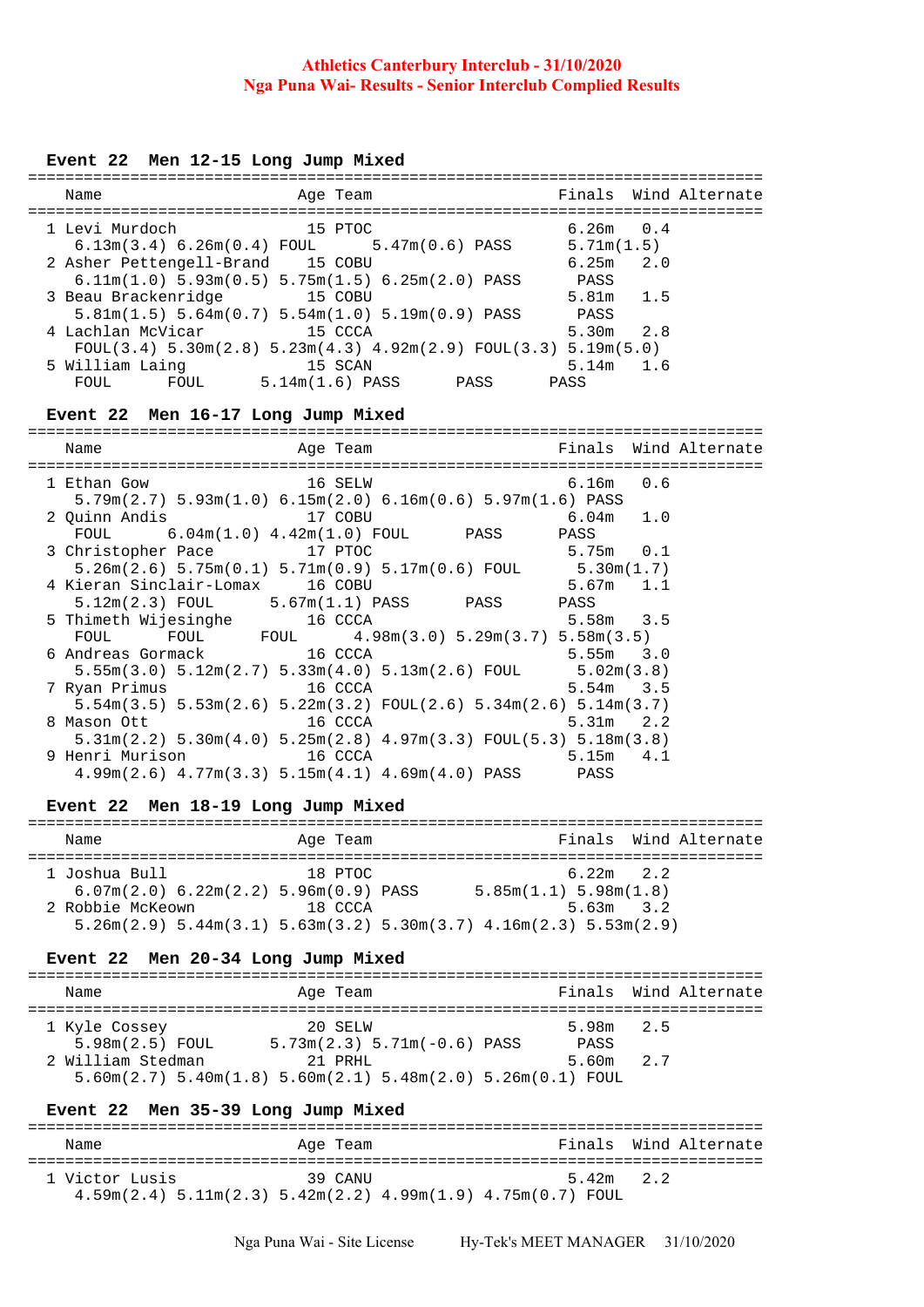### **Event 23 Women 12-15 Long Jump Mixed**

| Name                                                                                            | Age Team |             | Finals Wind Alternate |
|-------------------------------------------------------------------------------------------------|----------|-------------|-----------------------|
| =========================<br>1 Esther Pratten 15 PRHL<br>$4.80m(1.9)$ $4.81m(1.4)$ $4.81m(0.3)$ |          | 4.81m 1.4   |                       |
| 2 Natalia Geneblaza 15 CANU<br>FOUL $4.33m(1.0) 4.69m(1.9)$                                     |          | $4.69m$ 1.9 |                       |
| 3 Piper Everson<br>and the 15 COBU<br>$4.63m(0.8)$ $4.56m(1.0)$ $4.36m(0.1)$                    |          | $4.63m$ 0.8 |                       |
| 4 Olivia Watt<br>$4.31m(0.7)$ $4.29m(2.4)$ $4.17m(1.5)$                                         | 15 PTOC  | $4.31m$ 0.7 |                       |
| 5 Gabby Brackenridge 15 COBU<br>$4.27m(3.6)$ $4.26m(1.8)$ $4.16m(2.2)$                          |          | $4.27m$ 3.6 |                       |
| 6 Marissa Shannon<br>3.63m(2.2)<br>FOUL<br>FOUL                                                 | 14 SCAN  | $3.63m$ 2.2 |                       |

# **Event 23 Women 16-17 Long Jump Mixed**

| Name                                                         | Age Team |               | Finals Wind Alternate |
|--------------------------------------------------------------|----------|---------------|-----------------------|
| 1 Gracie Pratten<br>$5.15m(3.0)$ $5.07m(2.1)$ $5.17m(1.5)$   | 16 PRHL  | $5.17m$ 1.5   |                       |
| 2 Kaitlin Feather<br>$4.90m(0.1)$ $4.86m(1.4)$ $5.16m(0.8)$  | 16 PTOC  | $5.16m$ $0.8$ |                       |
| 3 Vivien Guttmann<br>$4.56m(2.5)$ $4.41m(1.3)$ $4.21m(-0.3)$ | 16 COBU  | $4.56m$ 2.5   |                       |
| 4 Olivia Geneblaza<br>$4.35m(2.7)$ $4.41m(2.0)$ FOUL         | 16 CANU  | $4.41m$ 2.0   |                       |

### **Event 23 Women 18-19 Long Jump Mixed**

| Name                                   | Age Team |             | Finals Wind Alternate |
|----------------------------------------|----------|-------------|-----------------------|
| 1 Morgan Oudemans                      | 18 WMEA  | $4.81m$ 0.2 |                       |
| $4.81m(0.2)$ $4.76m(1.9)$ $4.46m(0.9)$ |          |             |                       |

#### **Event 23 Women 20-34 Long Jump Mixed**

| Name                                                           | Age Team | Finals Wind Alternate |  |  |  |  |
|----------------------------------------------------------------|----------|-----------------------|--|--|--|--|
| 1 Hannah Maloney<br>$FOUL$ $5.22m(1.5)$ $FOUL$                 | 24 COBU  | $5.22m$ 1.5           |  |  |  |  |
| 2 Mikayla Gillespie<br>$4.18m(3.0)$ $4.36m(0.8)$ $4.61m(-0.1)$ | 20 SELW  | $4.61m - 0.1$         |  |  |  |  |

### **Event 24 Women 12-15 3000 Meter Run Mixed**

| Name                 | Age Team |          | Finals Alternate |
|----------------------|----------|----------|------------------|
|                      |          |          |                  |
| 1 Kate Currie        | 14 CHAV  | 11:41.27 |                  |
| 2 Elspeth McGuinness | 14 PRHI. | 11:47.82 |                  |
| 3 Hannah Hughes      | 14 PRHI. | 11:55.88 |                  |
| 4 Isabelle Harrison  | 13 SCAN  | 12:27.29 |                  |

#### **Event 24 Women 16-17 3000 Meter Run Mixed**

| Name                  | Age Team | Finals Alternate |
|-----------------------|----------|------------------|
|                       |          |                  |
| 1 Seguoya Prentice    | 17 PTOC  | 11:06.86         |
| 2 Georgia-Rose Dawson | 17 PTOC  | 11:07.01         |
| 3 Keira McNaughton    | 16 PTOC  | 13:21.63         |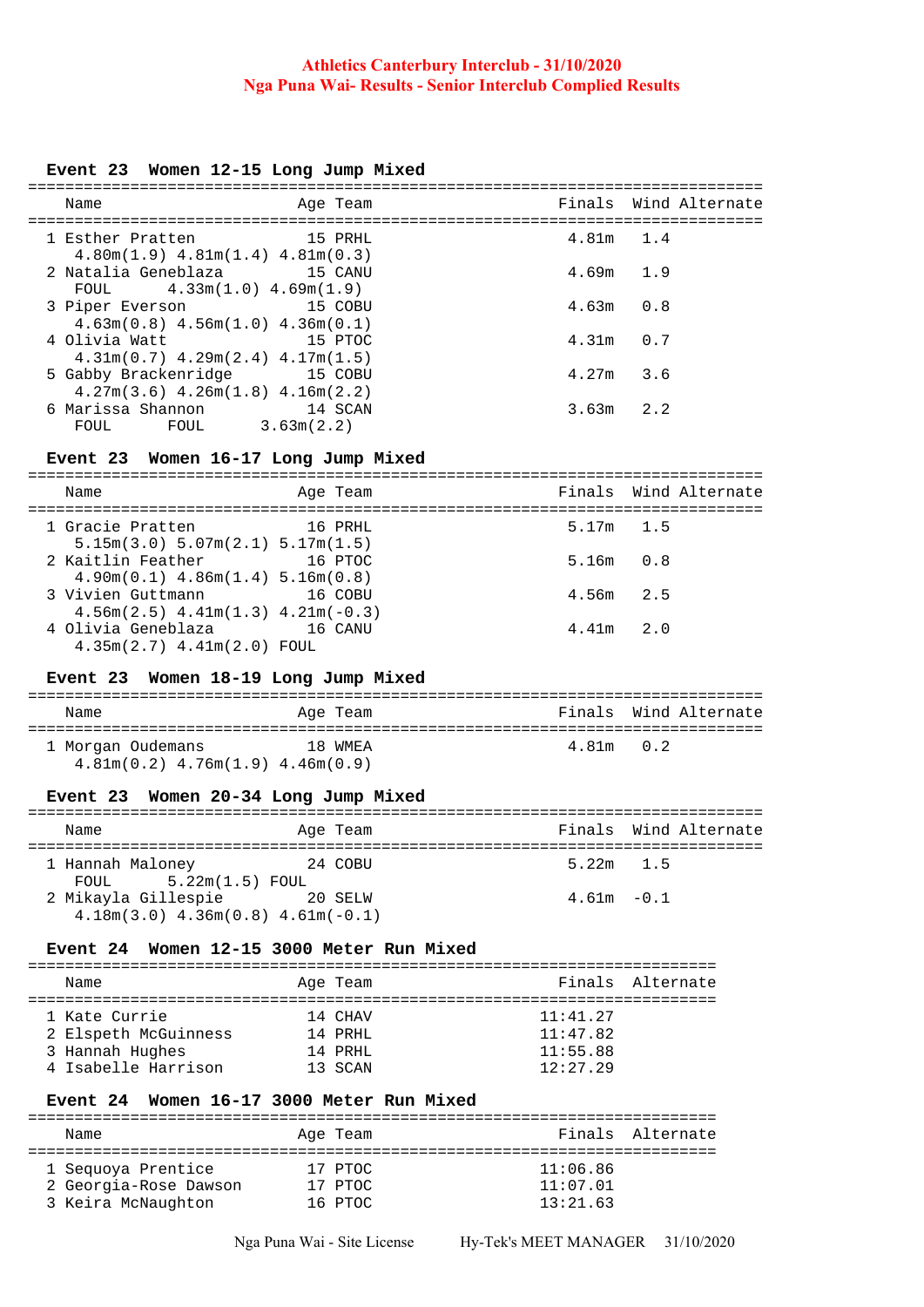| Women 18-19 3000 Meter Run Mixed<br><b>Event 24</b>       |          |                  |
|-----------------------------------------------------------|----------|------------------|
| Age Team<br>Name                                          | Finals   | Alternate        |
| 1 Ashleigh Gardner<br>18 PRHL                             | 11:45.19 |                  |
| Women 20-34 3000 Meter Run Mixed<br><b>Event</b> 24       |          |                  |
| Age Team<br>Name                                          | Finals   | Alternate        |
| 1 Olivia Gold<br>22 UNA                                   | 10:59.43 |                  |
| Women 60-64 3000 Meter Run Mixed<br><b>Event 24</b>       |          |                  |
|                                                           |          |                  |
| Name<br>Age Team                                          | Finals   | Alternate        |
| 1 Bernadette Jago<br>64 PRHL                              | 13:08.96 |                  |
| Women 65-69 3000 Meter Run Mixed<br><b>Event</b> 24       |          |                  |
| Age Team<br>Name                                          | Finals   | Alternate        |
| 1 Michele Allison<br>65 WSCO                              | 12:43.61 |                  |
| Men 12-15 3000 Meter Run Mixed<br>Event 24                |          |                  |
| ========================<br>Age Team<br>Name              | Finals   | Alternate        |
| 1 Archie Jones<br>14 TIMA                                 | 10:52.40 |                  |
| 2 Camden Waters<br>14 CHAV                                | 11:43.32 |                  |
| Men 16-17 3000 Meter Run Mixed<br><b>Event 24</b>         |          |                  |
| Name<br>Age Team                                          | Finals   | Alternate        |
| 1 Theo Walker<br>16 CHAV                                  | 9:19.92  |                  |
| Men 18-19 3000 Meter Run Mixed<br>Event 24                |          |                  |
| Age Team<br>Name                                          | Finals   | Alternate        |
| 1 Andres Hernandez<br>18 CANU                             | 8:55.83  |                  |
| 2 Max Yanzick<br>18 CANU                                  | 9:11.37  |                  |
| Event 24 Men 20-34 3000 Meter Run Mixed                   |          |                  |
| Age Team<br>Name                                          |          | Finals Alternate |
| 1 Sam Averill<br>21 CANU                                  | 9:18.79  |                  |
| Women 12-15 3000 Meter Race Walk Mixed<br>Event 25        |          |                  |
| Age Team<br>Name                                          |          | Finals Alternate |
| 1 Molly O'Reilly<br>13 SELW                               | 18:14.35 |                  |
|                                                           |          |                  |
| Women 40-44 3000 Meter Race Walk Mixed<br><b>Event 25</b> |          |                  |
| Age Team<br>Name                                          |          | Finals Alternate |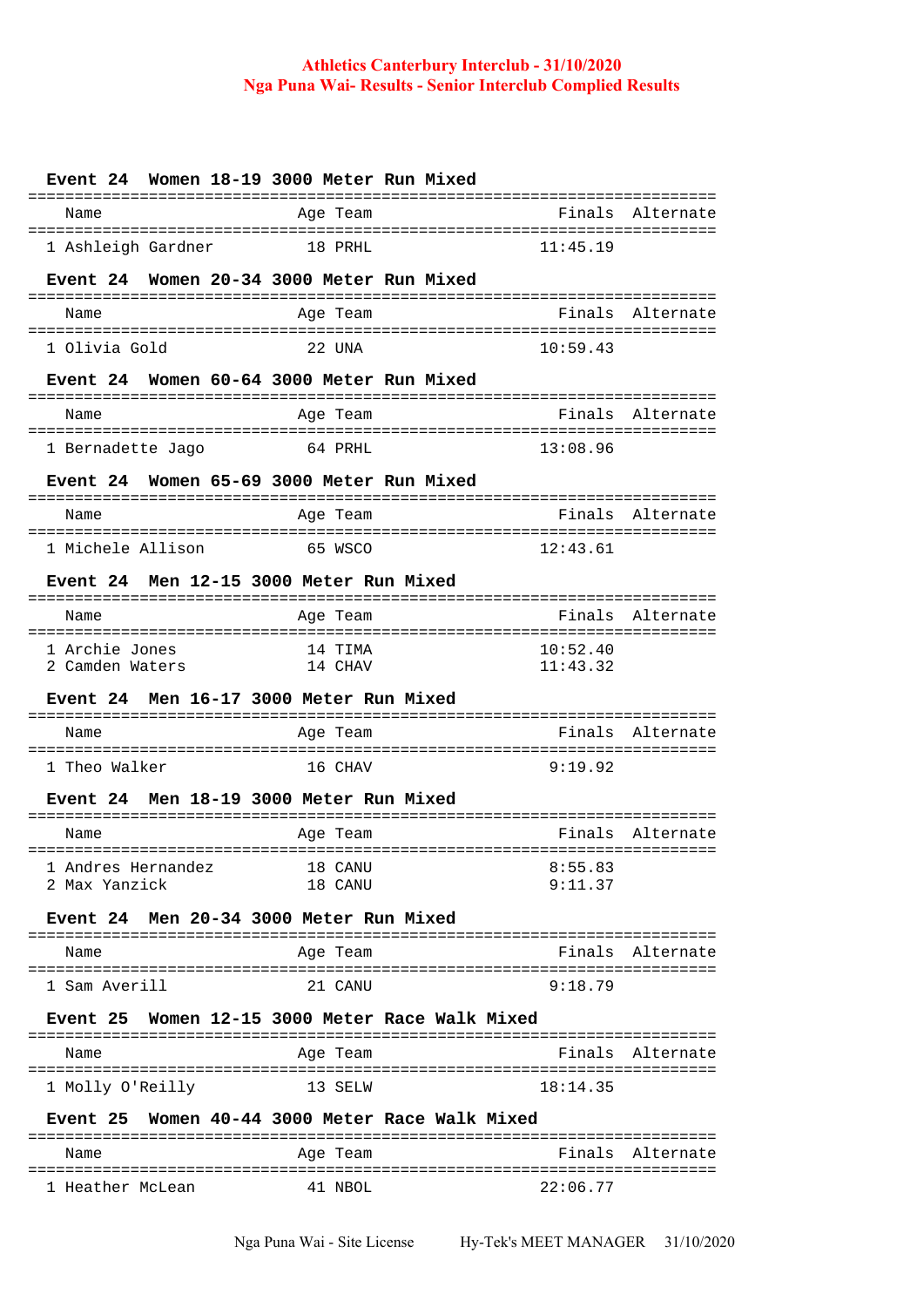| Event 25 Men 12-15 3000 Meter Race Walk Mixed               |                                    |                                              |                                 |
|-------------------------------------------------------------|------------------------------------|----------------------------------------------|---------------------------------|
| Name                                                        | Age Team                           |                                              | Finals Alternate                |
| 1 Jonah Cropp                                               | 15 SUMN                            | 14:58.34                                     |                                 |
| Event 26                                                    | Women 16-17 5000 Meter Run Mixed   |                                              |                                 |
| Name                                                        | Age Team                           |                                              | Finals Alternate                |
| 1 Emily Waters                                              | 16 CHAV                            | 20:15.11                                     |                                 |
| Event 26 Women 20-34 5000 Meter Run Mixed                   |                                    |                                              |                                 |
| Name                                                        | Age Team                           | Finals Alternate                             |                                 |
| 1 Natalie Dryden                                            | 23 CANU                            | 18:23.18                                     |                                 |
| <b>Event 26</b>                                             | Men 20-34 5000 Meter Run Mixed     |                                              |                                 |
| Name                                                        | Age Team                           |                                              | Finals Alternate                |
| 1 Matt Dryden<br>1 Matt Dryden<br>2 Patrick Enright 33 PTOC | 25 CHAV                            | 16:36.07<br>20:35.79                         |                                 |
| <b>Event 28</b>                                             | Women 12-15 100 Meter Sprint Mixed |                                              |                                 |
|                                                             |                                    |                                              |                                 |
| Name                                                        | Age Team                           | Finals                                       | Wind H# Alternate               |
| 1 Maia Columbus                                             | 15 COBU                            | :==================================<br>13.04 | 1.7<br>4                        |
| 2 Charlotte Mercer 15 SELW                                  |                                    | 13.35                                        | 2.3<br>3                        |
| 3 Natalia Geneblaza 15 CANU                                 |                                    | 13.39                                        | 1.7<br>-4                       |
| 4 Esther Pratten                                            | 15 PRHL                            | 13.42                                        | 2.3<br>3                        |
| 5 Sienna Stowers-Smith 15 LIAC                              |                                    | 13.44                                        | 1.7<br>4                        |
| 6 Alex Rees-Thomas                                          |                                    | 13.52                                        | 5<br>1.9                        |
| 7 Jorja Williams                                            | 15 COBU<br>15 PTOC<br>15 COBU      | 13.53                                        | 4<br>1.7                        |
|                                                             |                                    |                                              |                                 |
| 8 Katelin Parnell<br>9 Gabby Brackenridge 15 COBU           |                                    | 14.17                                        | 1.7<br>4                        |
|                                                             |                                    | 14.32                                        | 1.9<br>5                        |
| <b>Event 28</b>                                             | Women 16-17 100 Meter Sprint Mixed |                                              |                                 |
| Name                                                        | Age Team                           | Finals                                       | Wind H# Alternate               |
|                                                             |                                    | ======                                       |                                 |
| 1 Julia Burnham                                             | 17 COBU                            | 12.44                                        | 2.1<br>1                        |
| 2 Jade Kruger                                               | 17 NCAN                            | 12.70                                        | 2.1<br>1                        |
| 3 Jessica Vogel                                             | 16 SCAN                            | 12.80                                        | 2<br>1.9                        |
| 4 Ashley Farrell                                            | 17 CANU                            | 12.93                                        | 3<br>2.3                        |
| 5 Gracie Pratten                                            | 16 PRHL                            | 12.95                                        | 2<br>1.9                        |
| 6 Lusungu Mbambo                                            | 16 CANU                            | 13.21                                        | 1.7<br>4                        |
| 7 Lily Cockram                                              | 17 CANU                            | 13.22                                        | 1.9<br>2                        |
| 8 Charlotte Lambie                                          | 16 COBU                            | 13.27                                        | 2.3<br>3                        |
| 9 Lillie Rayner                                             | 16 NCAN                            | 13.46                                        | 5<br>1.9                        |
| 10 Vivien Guttmann                                          | 16 COBU                            | 13.93                                        | 5<br>1.9                        |
| 11 Grace Thomson                                            | 16 COBU                            | 13.96                                        | 5<br>1.9                        |
| 12 Olivia Geneblaza                                         | 16 CANU                            | 14.38                                        | 1.9<br>5                        |
| <b>Event</b> 28                                             | Women 18-19 100 Meter Sprint Mixed |                                              |                                 |
| Name                                                        | Age Team                           | Finals                                       | Wind H# Alternate               |
| 1 Maia Broughton                                            | 18 COBU                            | 12.34                                        | 2.1<br>$\overline{\phantom{0}}$ |
|                                                             |                                    |                                              |                                 |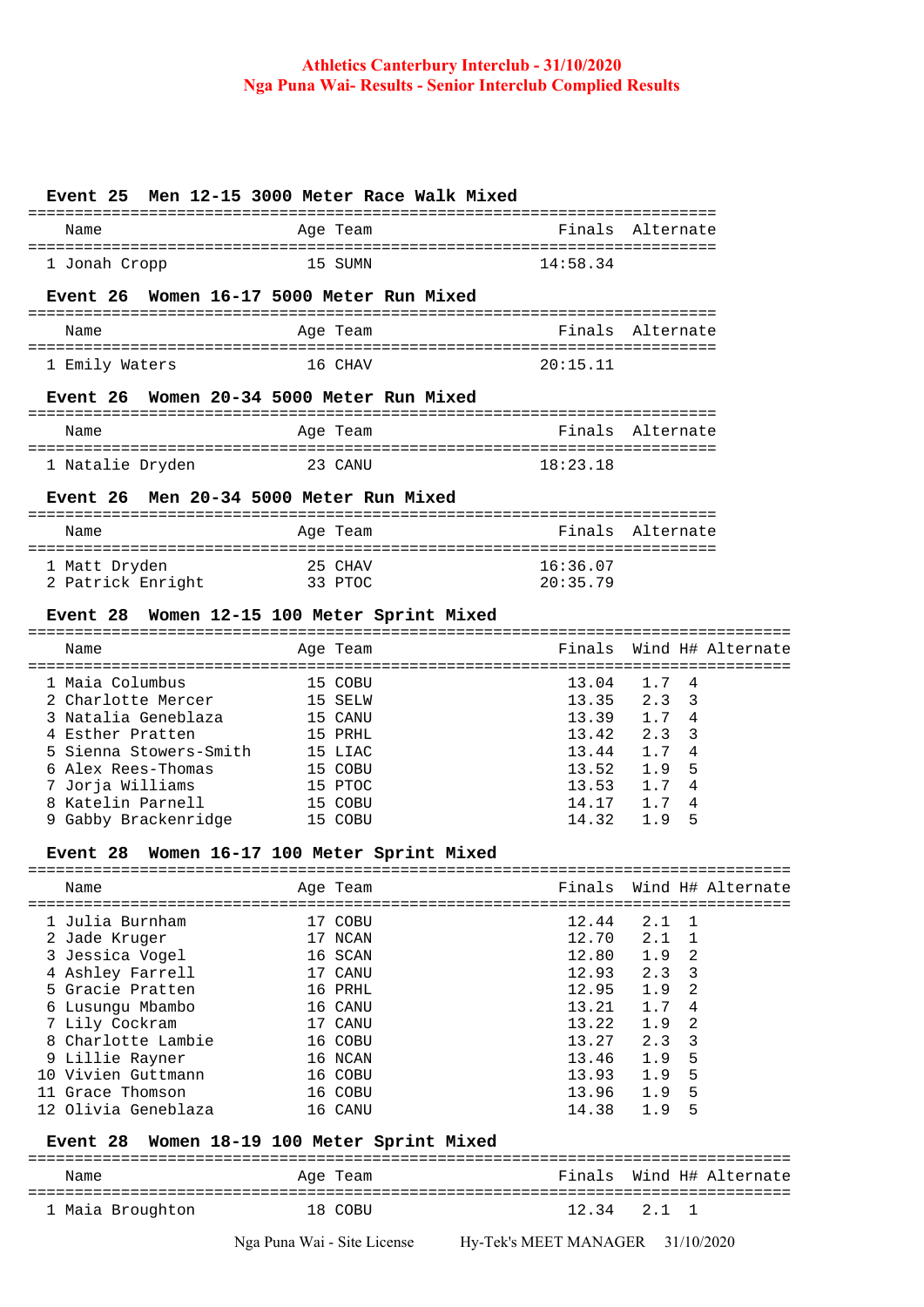| 2 Sophie Gill  | 18 PTOC | 13.12 1.9 2     |  |
|----------------|---------|-----------------|--|
| 3 Zoe Spinks   | 18 SELW | $13.32$ $2.3$ 3 |  |
| 4 Brigit Kwell | 19 COBU | 13.47 2.3 3     |  |

# **Event 28 Women 20-34 100 Meter Sprint Mixed**

| Name                | Age Team | Finals Wind H# Alternate |
|---------------------|----------|--------------------------|
| 1 Anna Percy        | 23 COBU  | 12.09<br>$2.1 \quad 1$   |
| 2 Jordyn Blake      | 20 COBU  | 12.21<br>2.1<br>- 1      |
| 3 Anna Hayward      | 20 COBU  | 12.22<br>2.1             |
| 4 Amy Robertson     | 21 UNA   | 12.37<br>2.1             |
| 5 Rebecca Peterson  | 25 CANU  | 12.47<br>1.9<br>- 2      |
| 6 Fiona Morrison    | 32 COBU  | 12.48<br>2.1             |
| 7 Maicalia Steinegg | 26 COBU  | -2<br>12.74<br>1.9       |
| 8 Maddy Spence      | 23 COBU  | 12.95<br>1.9<br>- 2      |
| 9 Tegan Duffy       | 20 COBU  | - 2<br>13.04<br>19       |

### **Event 29 Men 12-15 100 Meter Sprint Mixed**

|   | Name                                               | Age Team |       |     | Finals Wind H# Alternate |
|---|----------------------------------------------------|----------|-------|-----|--------------------------|
|   | ==============<br>1 Asher Pettengell-Brand 15 COBU |          | 11.41 | 2.0 | -2                       |
|   | 2 Caleb Robinson<br>15 CANU                        |          | 11.78 | 1.5 | 3                        |
|   | 3 Couper Killick<br>and 15 COBU                    |          | 12.00 | 1.5 | 3                        |
|   | 4 George Smith<br>$15$ CCCA                        |          | 12.21 | 2.5 | 8                        |
|   | 5 Beau Brackenridge<br>15 COBU                     |          | 12.21 | 2.0 | 5                        |
|   | 6 Connor Troon                                     | 15 NCAN  | 12.34 | 1.5 | 3                        |
|   | 7 Dylan Butler                                     | 15 PTOC  | 12.70 | 1.5 | 3                        |
|   | 8 Peter Wang                                       | 14 CCCA  | 13.12 | 2.0 | 5                        |
| 9 | Jack McKeown<br>14 CCCA                            |          | 13.25 | 2.5 | 8                        |
|   | 10 Sven Lamberg                                    | 14 CCCA  | 13.27 | 2.5 | 8                        |
|   | 11 Oscar Wells-Swann                               | 15 CCCA  | 13.29 | 1.2 | 7                        |
|   | 12 Sam Aitken                                      | 14 CCCA  | 13.76 | 1.2 | 7                        |
|   | 13 Joel Bailey                                     | 15 CCCA  | 14.01 | 2.5 | 8                        |
|   | 14 Henry Ansell                                    | 14 CCCA  | 14.78 | 2.5 | 8                        |
|   | 15 Jackson Flint                                   | 15 CCCA  | 14.78 | 1.2 | 7                        |
|   | AJ Madondo                                         | 14 CCCA  | DO    | 1.5 | 3                        |
|   | -- Joseph Nash                                     | 15 CCCA  | DQ    | 1.0 | 4                        |

### **Event 29 Men 16-17 100 Meter Sprint Mixed**

| Name                     |         | Age Team |         |               | Finals Wind H# Alternate |
|--------------------------|---------|----------|---------|---------------|--------------------------|
| ======================== |         |          |         |               |                          |
| 1 John Wells             |         | 17 CCCA  | 11.27   | $3.8 \quad 1$ |                          |
| 2 Will Chunn             |         | 16 COBU  | 11.28   | $3.8 \quad 1$ |                          |
| 3 Eli Leifi              |         | 17 COBU  | 11.48   | 2.0<br>2      |                          |
| 4 Ouinn Andis            |         | 17 COBU  | 11.58   | 3.8           |                          |
| 5 Joshua Price           |         | 16 COBU  | 11.63   | 2.0<br>2      |                          |
| 6 Benji Ward             |         | 16 CCCA  | 11.65   | 2.0<br>2      |                          |
| 7 Angus Thorne           |         | 16 CCCA  | 11.87   | 3<br>1.5      |                          |
| 8 Jack Rodgers           |         | 17 CANU  | 12.01   | 2<br>2.0      |                          |
| 9 Samuel de Roo          |         | 16 COBU  | 12.13   | 2<br>2.0      |                          |
| 10 Hayden Vickery        | 16 COBU |          | 12.25   | 2.0<br>2      |                          |
| 11 Callum Summerfield    |         | 16 CCCA  | 12.42   | -7<br>1.2     |                          |
| 12 Henri Murison         |         | 16 CCCA  | 12.67   | 2.0<br>5      |                          |
| 13 Sean Wu               |         | 16 CCCA  | 13.04   | 2.5<br>8      |                          |
| 14 Jackson Thomas        |         | 16 CCCA  | 13.18   | 1.2<br>-7     |                          |
| 15 Josh Thiele           |         | 17 CANU  | 1:07.80 | 1.0<br>4      |                          |

#### **Event 29 Men 18-19 100 Meter Sprint Mixed**

================================================================================== Name **Age Team** Age Team Finals Wind H# Alternate ==================================================================================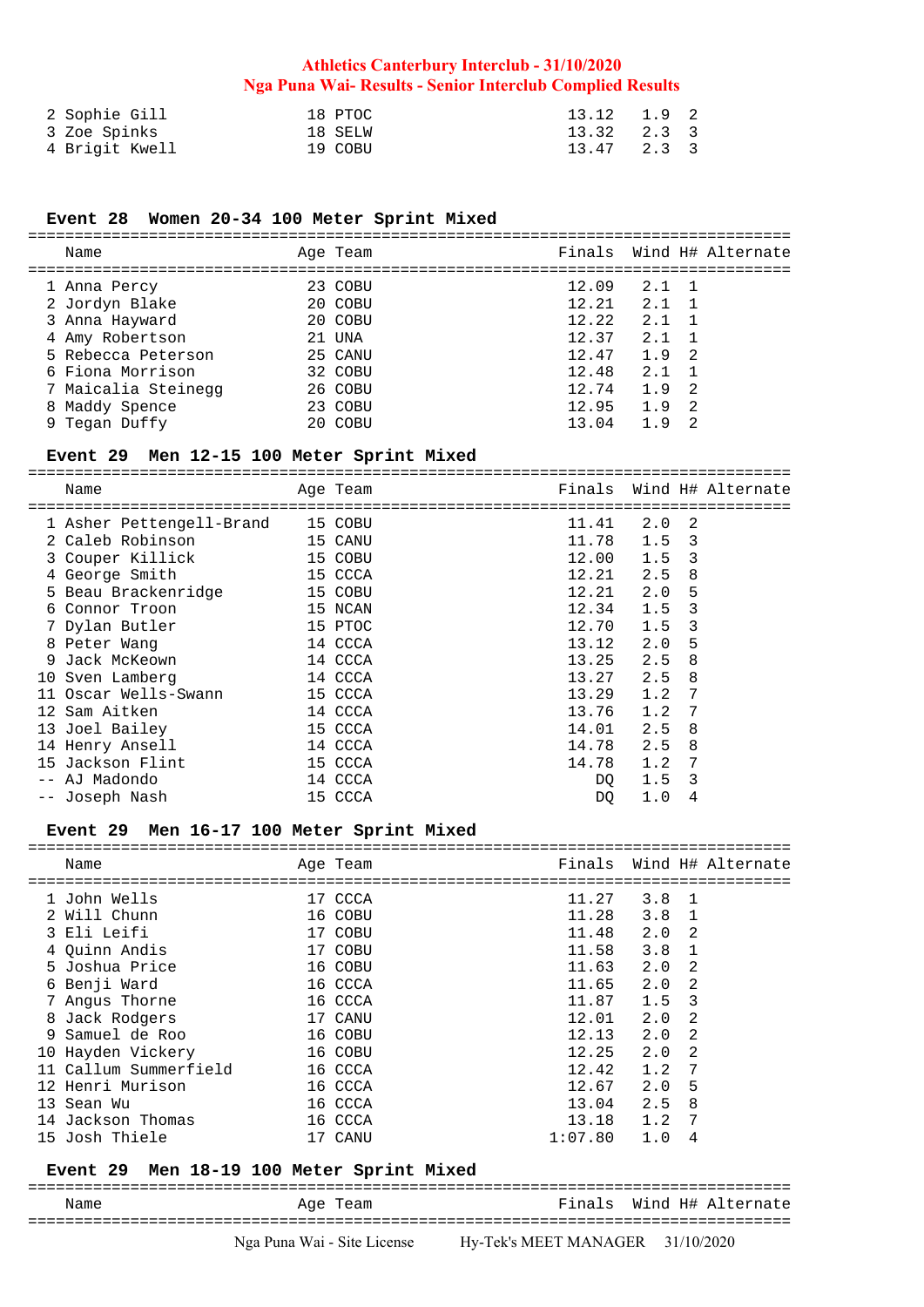| 1 Zinan Bennett     | 19 PHOX  | $12.01$ $2.0$ $2$ |      |  |
|---------------------|----------|-------------------|------|--|
| 2 Jacob Lowson -t20 | 19 PRHI. | $12.75$ $2.0$ 5   |      |  |
| 3 Brad Grooby       | 19 PTOC  | 1:07.32           | 1.04 |  |
| 4 Matt Durant       | 18 CCCA  | 1:07.58           | 1.04 |  |
| 5 Robbie McKeown    | 18 CCCA  | 1:07.69           | 1.04 |  |
| 6 Tyler Day         | 18 PTOC  | 1:07.89           | 1 O  |  |

## **Event 29 Men 20-34 100 Meter Sprint Mixed**

| Name               | Age Team |       |               | Finals Wind H# Alternate |
|--------------------|----------|-------|---------------|--------------------------|
| 1 Louis Andrews    | 20 COBU  | 11.18 | $3.8 \quad 1$ |                          |
| 2 Luke Mercieca    | 22 CANU  | 11.28 | $3.8 \quad 1$ |                          |
| 3 James Sandilands | 24 COBU  | 11.28 | 3.8           |                          |
| 4 Nick Ash         | 34 COBU  | 11.53 | $2.0\quad 2$  |                          |
| 5 Kyle Cossey      | 20 SELW  | 11.58 | $3.8 \quad 1$ |                          |
| 6 Andrew Allan     | 20 COBU  | 11.68 | $3.8 \quad 1$ |                          |
| 7 Lewis Latham     | 20 PTOC  | 11.96 | 2.0<br>-5     |                          |
| 8 Seth Bryant      | 21 UNA   | 12.48 | 2.0<br>5      |                          |

# **Event 29 Men 45-49 100 Meter Sprint Mixed**

| Name          | Age Team | Finals Wind H# Alternate |
|---------------|----------|--------------------------|
| 1 Nick Bolton | 48 COBIL | $12.09$ $1.5$ 3          |

#### **Event 30 Men 18-19 Discus Throw 1.50kg Under 20**

| Name                           | Age Team | Finals Alternate |
|--------------------------------|----------|------------------|
| 1 Joshua Bull                  | 18 PTOC  | 44.71m           |
| 41.71m  44.71m  42.89m  43.22m |          |                  |

### **Event 31 Men 20-34 Discus Throw 2.00kg Senior**

| Name                      | Age Team | Finals Alternate |
|---------------------------|----------|------------------|
|                           |          |                  |
| 1 Max Attwell             | 24 COBU  | 37.40m           |
| 36.51m 37.40m 36.04m FOUL |          |                  |
| 2 Jared Neighbours        | 20 COBU  | 34.25m           |
| FOUL 34.25m FOUL FOUL     |          |                  |
| 3 Victor Lusis            | 39 CANU  | 28.13m           |
| 28.13m 23.48m FOUL 24.88m |          |                  |

#### **Event 32 Men 16-17 Discus Throw 1.50kg Under 18**

| Name                                           | Age Team | Finals Alternate |
|------------------------------------------------|----------|------------------|
| 1 Quinn Andis<br>FOUL 40.59m 37.03m 41.39m     | 17 COBU  | 41.39m           |
| 2 Ouinn Motley<br>39.08m 37.21m 38.23m FOUL    | 17 SCAN  | 39.08m           |
| 3 Marcus Hamilton<br>33.77m 34.25m 33.31m FOUL | 17 CCCA  | 34.25m           |
| 4 Callum Summerfield<br>FOUL FOUL 20.11m PASS  | 16 CCCA  | 20.11m           |

# **Event 33 Women 20-34 Shot Put 4.00kg Senior**

| Name             | Age Team                            | Finals Alternate |
|------------------|-------------------------------------|------------------|
| 1 Fiona Morrison | 32. COBIL                           | 896m             |
|                  | 8.52m 7.83m 7.75m 8.96m 8.68m 8.61m |                  |

# **Event 34 Women 18-19 Shot Put 4.00kg Under 20**

### ==========================================================================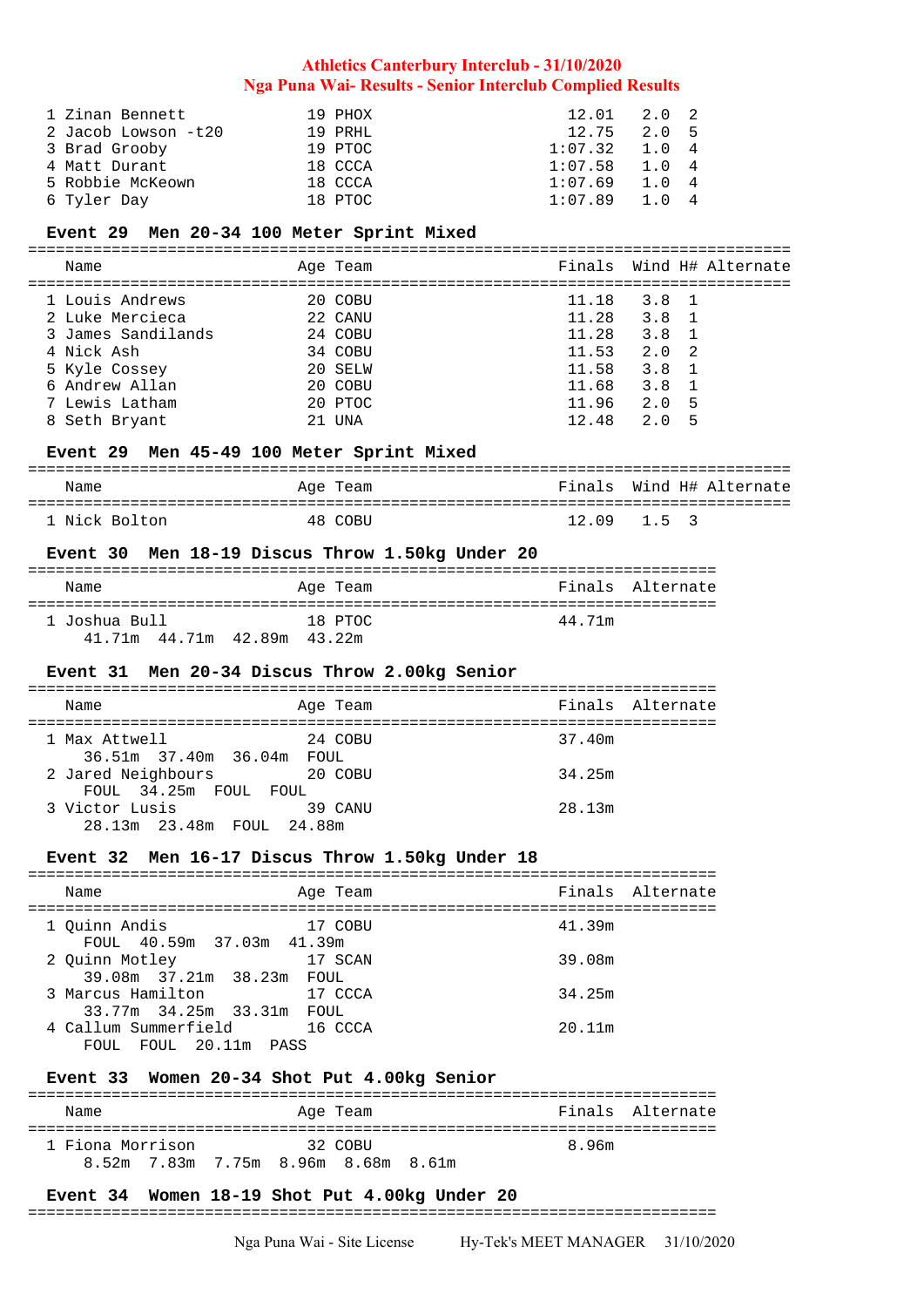| Name                              | Age Team | Finals Alternate |
|-----------------------------------|----------|------------------|
| 1 Brigit Kwell                    | 19 COBU  | 10.50m           |
| 10.50m 9.48m 9.41m PASS PASS PASS |          |                  |
| 2 Maddie Wilson                   | 18 COBU  | 10.14m           |
| 9.88m 10.14m FOUL 9.22m PASS PASS |          |                  |

### **Event 35 Women 16-17 Shot Put 3.00kg Under 18**

| Name            | Age Team                          | Finals Alternate |
|-----------------|-----------------------------------|------------------|
| 1 Julia Burnham | 17 COBII                          | 10.09m           |
|                 | 9.19m 9.47m 10.09m PASS PASS PASS |                  |

#### **Event 36 Girls 12-15 Shot Put 3.00kg Under 16**

| Age Team<br>Name                        |        | Finals Alternate |
|-----------------------------------------|--------|------------------|
|                                         |        |                  |
| 1 Kirsty Mccarthy Dempsey 15 SELW       | 11.58m |                  |
| 10.14m 10.14m FOUL 9.62m 11.58m FOUL    |        |                  |
| 2 Izzi Leifi<br>15 COBII                | 10.89m |                  |
| 9.58m 10.12m 10.64m 10.81m 10.89m 9.92m |        |                  |
| 3 Chloe Middlewood Krsinic 15 SELW      | 8.76m  |                  |
| 8.09m 8.25m 8.70m 8.28m 8.76m 8.69m     |        |                  |

#### **Event 37 Women 60-64 Shot Put Masters**

|  | Name         |  |  |  | Age Team                            |  |       | Finals Alternate |
|--|--------------|--|--|--|-------------------------------------|--|-------|------------------|
|  | 1 Lyn Osmers |  |  |  | 60 NBOL                             |  | 5.56m |                  |
|  |              |  |  |  | 5.30m 5.33m 5.34m 5.56m 5.37m 5.25m |  |       |                  |

#### **Event 37 Women 70-74 Shot Put Masters**

| Name              |  |  |                                    | Age Team |  |       | Finals Alternate |
|-------------------|--|--|------------------------------------|----------|--|-------|------------------|
|                   |  |  |                                    |          |  |       |                  |
| 1 Shirley Rolston |  |  |                                    | 71 PRHI. |  | 8.63m |                  |
|                   |  |  | 7.15m FOUL 8.13m 8.55m 7.46m 8.63m |          |  |       |                  |

#### **Event 38 Men 12-16 Discus Throw Para - 750gm Ambulatory Para Feild / WC**

| Name                                             | Age Team | Finals Alternate |
|--------------------------------------------------|----------|------------------|
| 1 Zack Lappin (F73)<br>FOUL 25.98m 28.43m 26.64m | 15 PTOC  | 28.43m           |
| 2 Rorie Poff (F38)<br>FOUL FOUL 15.72m 16.08m    | 15 PTOC  | 16.08m           |

#### **Event 39 Boys 12-15 Discus Throw 1.25kg Under 16**

========================================================================== Name **Age Team** Age Team Finals Alternate ========================================================================== 1 Armani Lemalu 14 CCCA 14 42.29m 42.29m 40.76m 42.17m FOUL 2 Couper Killick 15 COBU 41.23m 41.23m 38.78m PASS FOUL 3 PJ Palamo 13 CCCA 36.88m 36.88m 34.09m 34.74m FOUL

### **Event 40 Men 45-49 Discus Throw Masters**

Nga Puna Wai - Site License Hy-Tek's MEET MANAGER 31/10/2020 ========================================================================== Age Team **Finals** Alternate ========================================================================== 1 Julian Bethell 47 PTOC 17.61m FOUL FOUL 17.61m 17.28m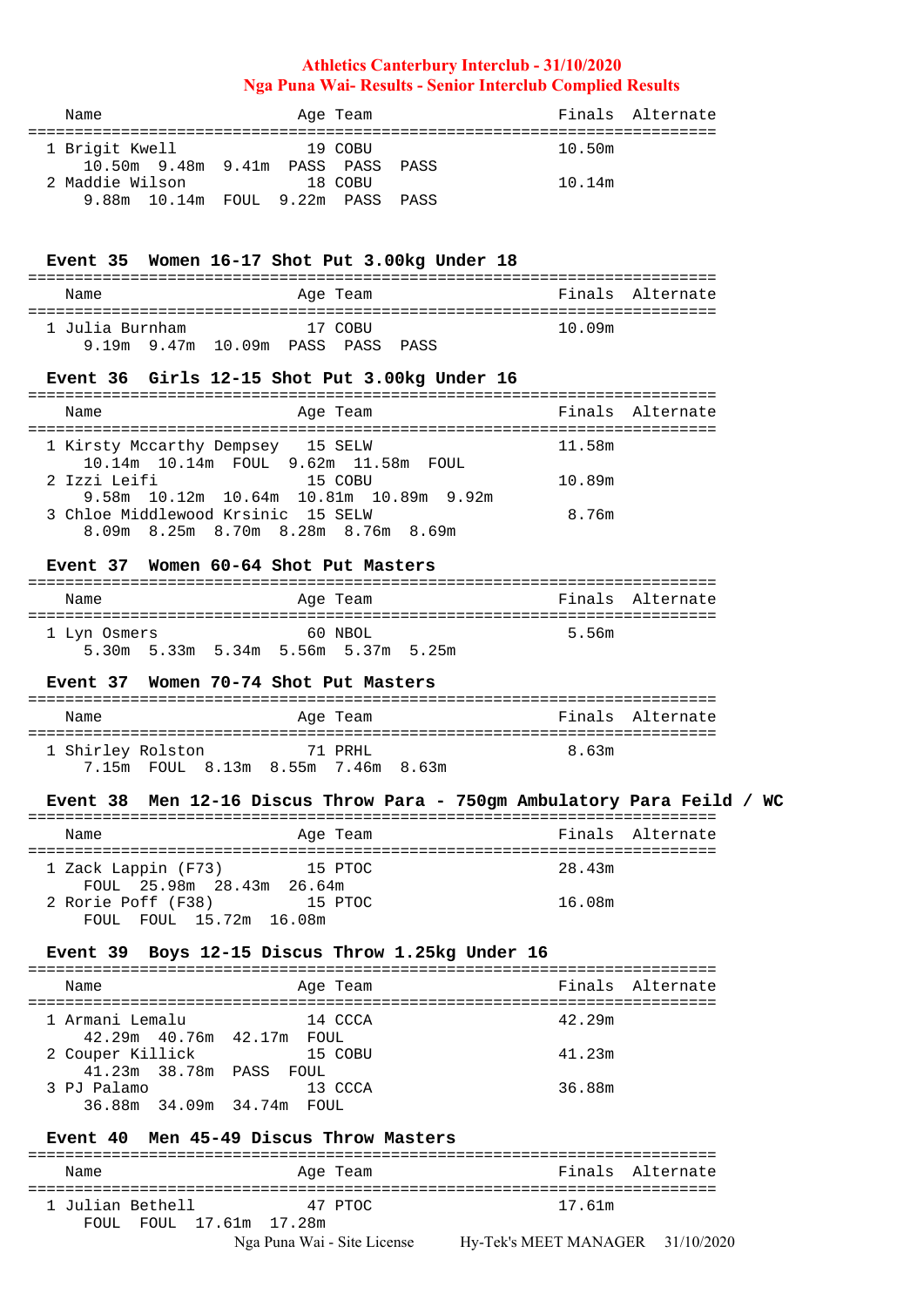#### **Event 40 Men 70-74 Discus Throw Masters**

| Name              |                             |  | Age Team |        | Finals Alternate |
|-------------------|-----------------------------|--|----------|--------|------------------|
| 1 Richard Davison |                             |  | 71 NBOL  | 30.23m |                  |
|                   | 30.23m 27.28m 28.97m 28.78m |  |          |        |                  |

# **Event 41 Women 12-15 1500 Meter Run Mixed**

| Name               |                 |                                                                             | Finals H# Alternate |
|--------------------|-----------------|-----------------------------------------------------------------------------|---------------------|
|                    |                 |                                                                             |                     |
|                    |                 |                                                                             | $\overline{2}$      |
| 2 Kiera Hall       |                 | 5:12.16                                                                     | $\overline{2}$      |
| 3 Sienna O'Brien   |                 | 5:36.27                                                                     | 2                   |
| 4 Bridie Restieaux |                 | 5:38.52                                                                     | - 2.                |
| 5 Marissa Shannon  |                 | 5:44.00                                                                     | -2                  |
| 6 Grace Howell     |                 | 5:57.20                                                                     |                     |
|                    | 1 Maddie Sharpe | Age Team<br>15 PRHL<br>15 PRHL<br>14 PTOC<br>14 CANU<br>14 SCAN<br>15 PRHI. | 4:59.77             |

# **Event 41 Women 16-17 1500 Meter Run Mixed**

| Name                               | Age Team          | Finals H# Alternate                       |
|------------------------------------|-------------------|-------------------------------------------|
| 1 Neve Moulai<br>2 Amanda Shallard | 17 PTOC<br>17 UNA | 4:57 43<br>$\overline{2}$<br>5:04.26<br>2 |

## **Event 41 Women 18-19 1500 Meter Run Mixed**

| Name               | Age Team | Finals H# Alternate       |
|--------------------|----------|---------------------------|
| 1 Lili Ovendale    | 18 PRHI. | $4:56.46$ 2               |
| 2 Ashleigh Gardner | 18 PRHI. | 5:30.36<br>$\overline{2}$ |

### **Event 41 Women 20-34 1500 Meter Run Mixed**

| Name                           | Age Team           | Finals H# Alternate                      |
|--------------------------------|--------------------|------------------------------------------|
| 1 Laura Smith<br>2 Olivia Gold | 24 PRHI.<br>22 UNA | $4:40.64$ 2<br>5:17 52<br>$\overline{2}$ |

## **Event 41 Men 12-15 1500 Meter Run Mixed**

| Name                                   | Age Team           |                    | Finals H# Alternate |
|----------------------------------------|--------------------|--------------------|---------------------|
| 1 Pai Wynyard                          | 15 PTOC            | 4:19.57            |                     |
| 2 Liam O'Donnell<br>3 Luke Johnston    | 15 PRHL<br>15 SELW | 4:30.55<br>4:35.82 | $\mathcal{L}$       |
| 4 William Laing<br>5 Alex McCorkindale | 15 SCAN<br>15 CANU | 4:38.28<br>4:40.54 | 2                   |
| 6 William McMeeken                     | 15 SELW            | 4:46.30            | 2                   |
| 7 Phonse Carroll                       | 14 PTOC            | 4:48.26            |                     |

#### **Event 41 Men 16-17 1500 Meter Run Mixed**

|   | Name                                | Age Team           |                    | Finals H# Alternate |
|---|-------------------------------------|--------------------|--------------------|---------------------|
|   | 1 Ethan Smolej<br>2 Charlie Hazlett | 17 PTOC<br>16 PRHL | 4:02.63<br>4:05.06 | $\overline{1}$      |
|   | 3 Henry Allott                      | 17 PRHL            | 4:19.82            |                     |
|   | 4 Matthew Clarke<br>5 Ryan Bagrie   | 17 PRHL<br>17 CANU | 4:21.20<br>4:26.62 |                     |
|   | 6 Samuel Doherty<br>7 Louie Howell  | 17 CANU<br>17 PRHL | 4:31.59<br>4:36.23 |                     |
| 8 | Jasper Moss                         | 16 CCCA            | 5:57.12            | 2                   |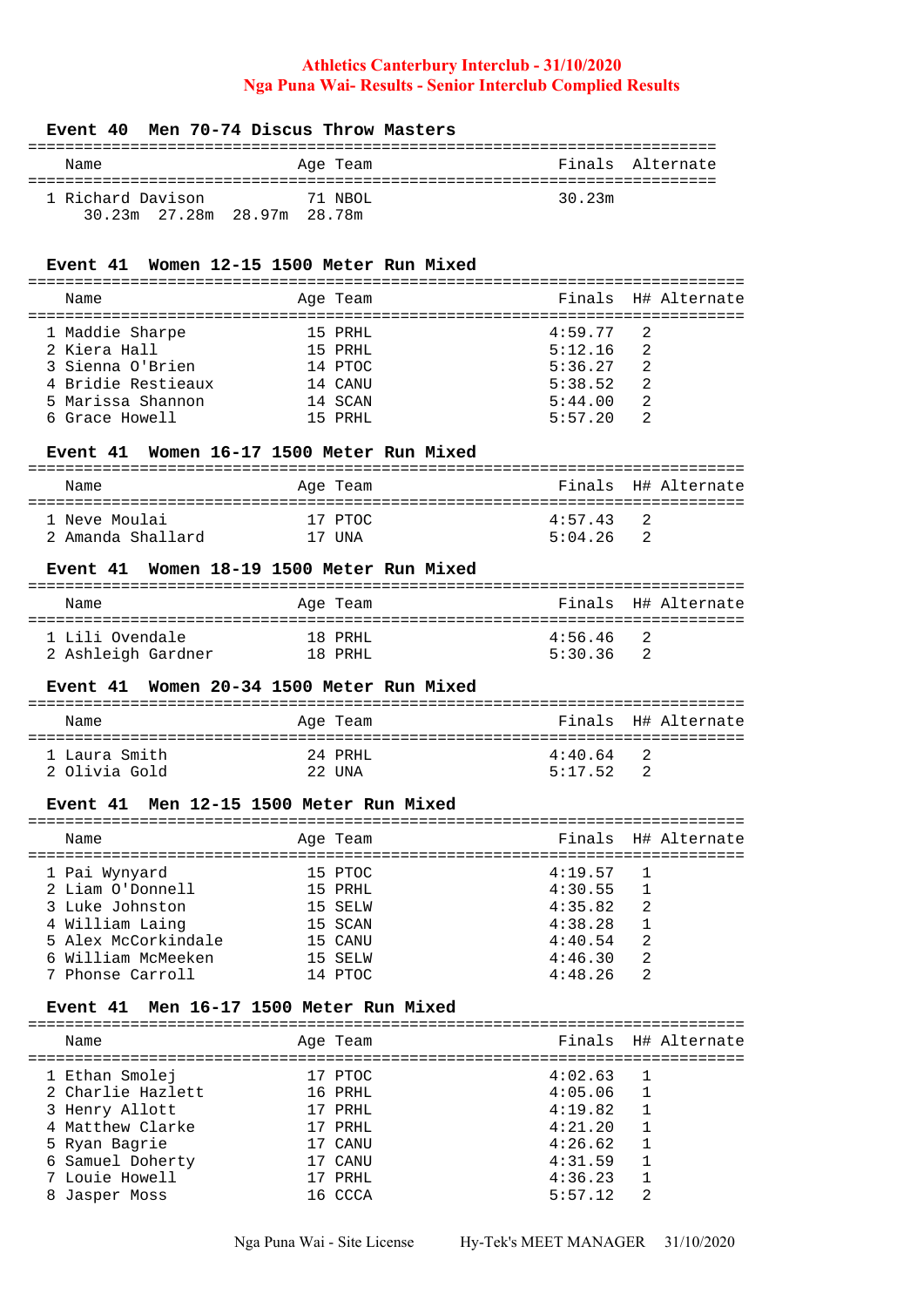### **Event 41 Men 18-19 1500 Meter Run Mixed**

| Name               | Age Team |         | Finals Alternate |
|--------------------|----------|---------|------------------|
|                    |          |         |                  |
| 1 Daniel Roswell   | 19 CHAV  | 4:02.18 |                  |
| 2 William Scharpf  | 18 CANU  | 4:02.72 |                  |
| 3 Andres Hernandez | 18 CANU  | 4:18.19 |                  |

## **Event 41 Men 20-34 1500 Meter Run Mixed**

| Name          | Age Team | Finals Alternate |
|---------------|----------|------------------|
|               |          |                  |
| 1 Dylan Forde | 21 COBIL | 4:14.12          |

### **Event 41 Men 55-59 1500 Meter Run Mixed**

| Name         | Age Team | Finals H# Alternate |
|--------------|----------|---------------------|
| 1 Guy Dryden | 56 CHAV  | 5:34.58 2           |

# **Event 42 Men 12-15 High Jump Mixed**

| Name                                  | Age Team | Finals Alternate |
|---------------------------------------|----------|------------------|
| 1 Connor Troon<br>1.47 1.52 1.57 1.62 | 15 NCAN  | 1.57m            |
| XXO<br>XXX                            |          |                  |

#### **Event 42 Men 16-17 High Jump Mixed**

| Name                                          | Age Team |       | Finals Alternate |
|-----------------------------------------------|----------|-------|------------------|
| 1 Eli Leifi                                   | 17 COBU  | 1.88m |                  |
| 1.77 1.82 1.85 1.88 1.91<br>O XO O XXX<br>XXO |          |       |                  |
| 2 Josh Thiele                                 | 17 CANU  | 1.82m |                  |
| 1.72 1.77 1.82 1.85                           |          |       |                  |
| xxx<br>XO<br>$\bigcap$                        |          |       |                  |

### **Event 42 Men 20-34 High Jump Mixed**

| Name      |                | Age Team |       | Finals Alternate |
|-----------|----------------|----------|-------|------------------|
|           |                |          |       |                  |
|           | 1 Lewis Latham | 20 PTOC  | 1.52m |                  |
| 1.52 1.57 |                |          |       |                  |
| XΟ        | XXX            |          |       |                  |

# **Event 42 Men 65-69 High Jump Mixed**

| Name                    | Age Team | Finals Alternate |
|-------------------------|----------|------------------|
| 1 Georg Ludwig<br>1, 29 | 66 CMA   | 1.29m            |

#### XXO

### **Event 43 Women 12-15 High Jump Mixed**

| Name                                                     | Age Team |       | Finals Alternate |
|----------------------------------------------------------|----------|-------|------------------|
| 1 Jessica Hendren<br>1.52 1.57 1.62 1.67<br>O OXXX<br>O. | 15 NCAN  | 1.62m |                  |
| 2 Jody Mccarthy Dempsey<br>1.42.1.47                     | 13 SELW  | 1.42m |                  |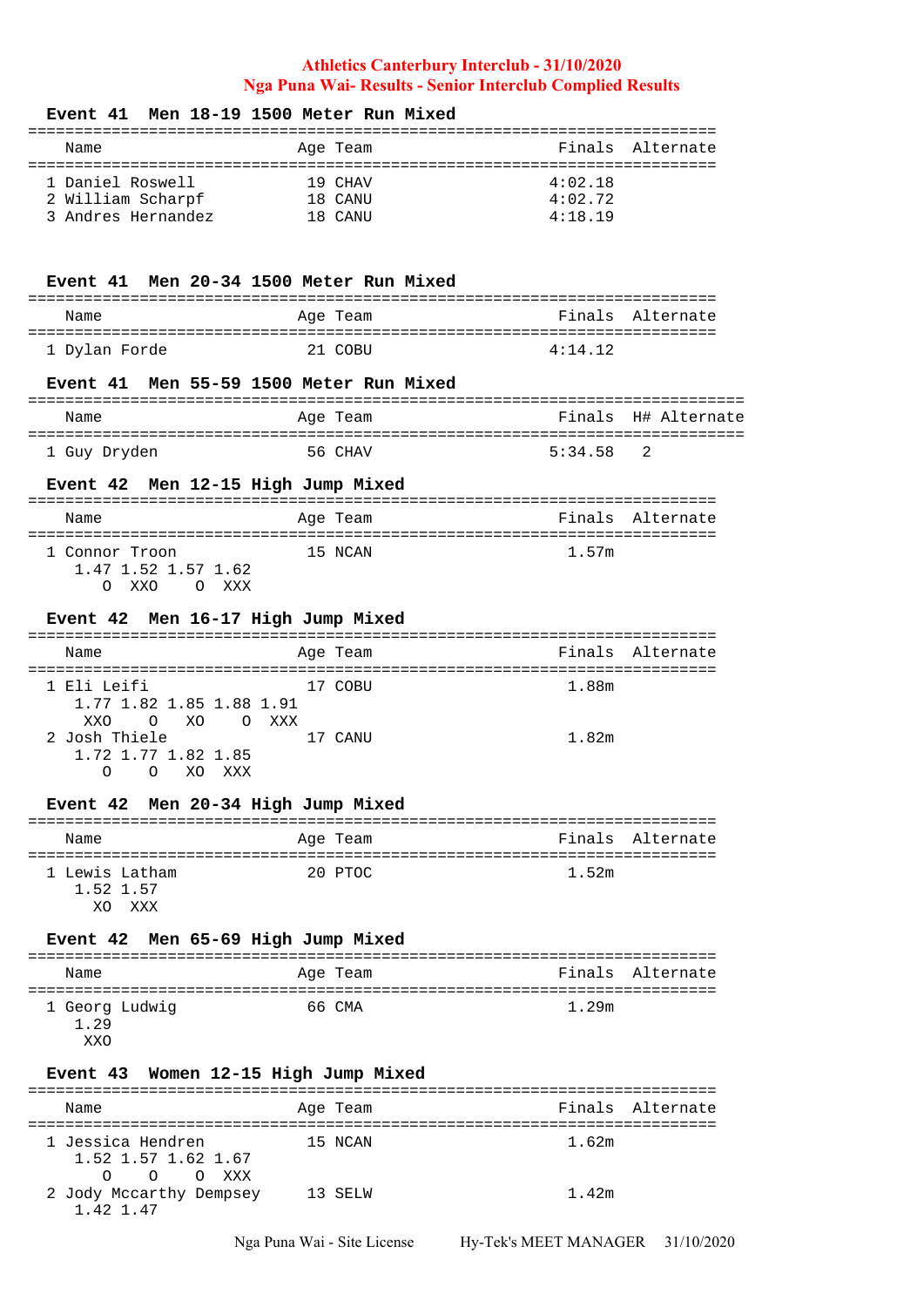# O XXX

## **Event 43 Women 18-19 High Jump Mixed**

| Name                                                      | Age Team | Finals Alternate |  |  |  |  |  |  |
|-----------------------------------------------------------|----------|------------------|--|--|--|--|--|--|
| 1 Maddie Wilson<br>1.57 1.62 1.67<br>XXO XXX<br>$\bigcap$ | 18 COBU  | 1.62m            |  |  |  |  |  |  |

### **Event 43 Women 20-34 High Jump Mixed**

| Name                     | Age Team | Finals Alternate |  |  |  |  |  |
|--------------------------|----------|------------------|--|--|--|--|--|
|                          |          |                  |  |  |  |  |  |
| 1 Keeley O'Hagan         | 26 COBU  | 1.77m            |  |  |  |  |  |
| 1.62 1.67 1.72 1.77 1.80 |          |                  |  |  |  |  |  |
| $\Omega$ $\Omega$        | XO XXX   |                  |  |  |  |  |  |

### **Event 44 Women 12-15 200 Meter Sprint Mixed**

| Name              | Age Team | Finals Wind H# Alternate |
|-------------------|----------|--------------------------|
|                   |          |                          |
| 1 Maia Columbus   | 15 COBU  | 27.17 3.0 2              |
| 2 Olivia Herman   | 15 COBU  | 28.15<br>3.1 3           |
| 3 Katelin Parnell | 15 COBII | 30.34<br>313             |

## **Event 44 Women 16-17 200 Meter Sprint Mixed**

| Name             | Age Team | Finals Wind H# Alternate |
|------------------|----------|--------------------------|
|                  |          |                          |
| 1 Julia Burnham  | 17 COBU  | 25.70 5.8 1              |
| 2 Jade Kruger    | 17 NCAN  | 26.30<br>5.8 1           |
| 3 Ashley Farrell | 17 CANU  | 26.83<br>3.0 2           |
| 4 Lily Cockram   | 17 CANU  | 27.04<br>$3.0 \quad 2$   |

## **Event 44 Women 18-19 200 Meter Sprint Mixed**

| Name             | Age Team | Finals Wind Alternate |
|------------------|----------|-----------------------|
| 1 Maia Broughton | 18 CORII | 25.21 5.8             |

### **Event 44 Women 20-34 200 Meter Sprint Mixed**

| Name                |  | Age Team |                 |               | Finals Wind H# Alternate |  |
|---------------------|--|----------|-----------------|---------------|--------------------------|--|
|                     |  |          |                 |               |                          |  |
| 1 Anna Percy        |  | 23 COBU  | $25.00$ $5.8$ 1 |               |                          |  |
| 2 Amy Robertson     |  | 21 UNA   | 25.09           | 5.8 1         |                          |  |
| 3 Hannah Maloney    |  | 24 COBU  | 26.13           | $3.0 \quad 2$ |                          |  |
| 4 Maddy Spence      |  | 23 COBU  | 26.31           | $3.0 \quad 2$ |                          |  |
| 5 Mikayla Gillespie |  | 20 SELW  | 28.82           | 313           |                          |  |

### **Event 45 Men 12-15 200 Meter Sprint Mixed**

| Name                              | Age Team           |                |                      | Finals Wind H# Alternate |
|-----------------------------------|--------------------|----------------|----------------------|--------------------------|
| 1 Joseph Nash<br>2 Caleb Robinson | 15 CCCA<br>15 CANU | 23.26<br>24.03 | $3.2 \quad 5$<br>2.3 | - 2.                     |
| 3 AJ Madondo                      | 14 CCCA            | 24.25          | 2.3                  | - 2                      |
| 4 Couper Killick                  | 15 COBU            | 24.44          | 2.8                  | - 3                      |
| 5 George Smith                    | 15 CCCA            | 25.16          | 2.8                  | - 3                      |
| 6 Jack McKeown                    | 14 CCCA            | 27.35          | 3.2                  | -5                       |
| 7 Peter Wang                      | 14 CCCA            | 27.36          | 3.2                  | $\overline{4}$           |
| 8 Sven Lamberg                    | 14 CCCA            | 28.05          | $3.2 \quad 5$        |                          |
| 9 Oscar Wells-Swann               | 15 CCCA            | 28.14          | 3.2                  | .5                       |
| 10 Sam Aitken                     | 14 CCCA            | 29.32          | 3.2                  | 4                        |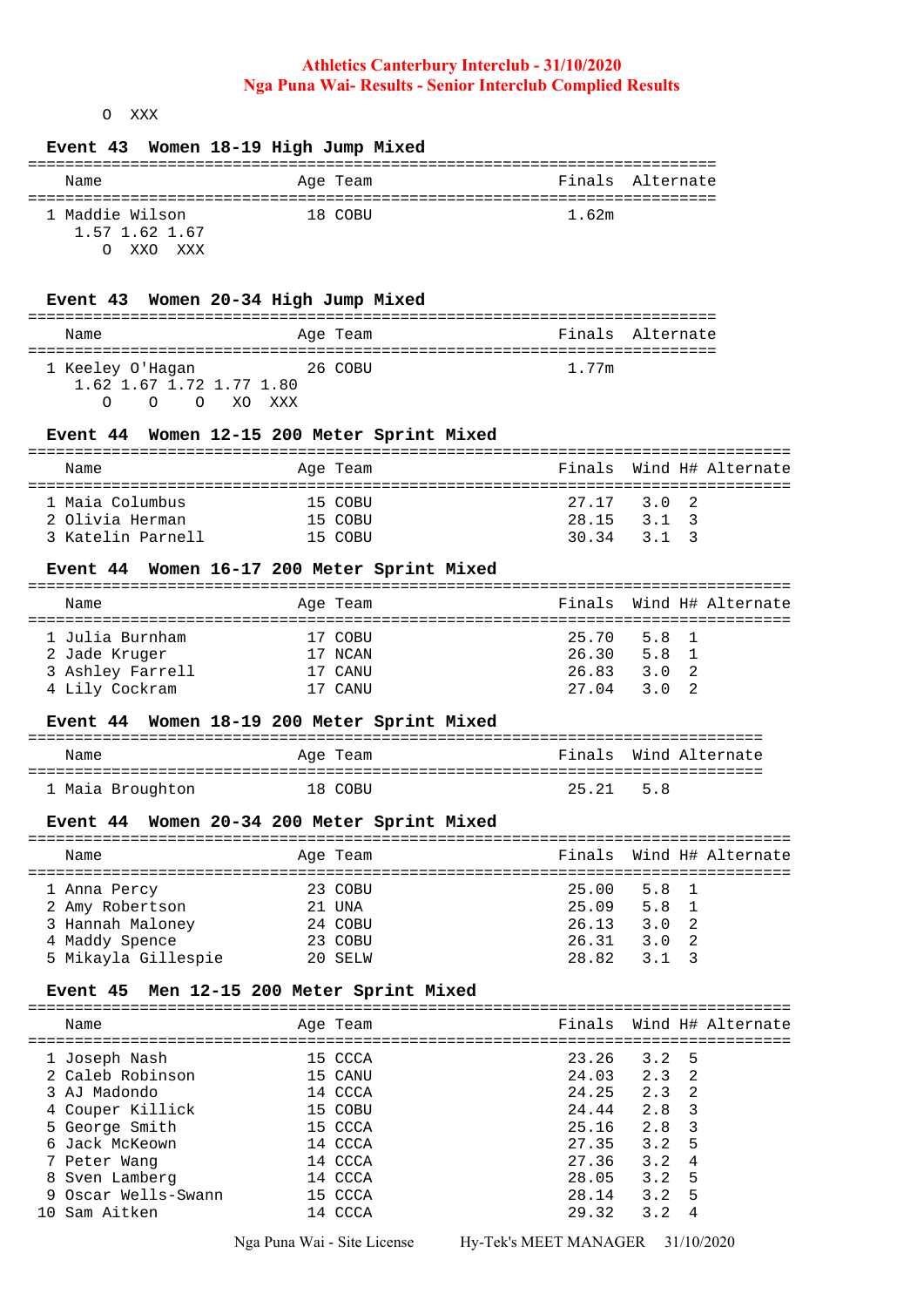| 11 Joel Bailey   | 15 CCCA | 29.76 3.2 4 |  |
|------------------|---------|-------------|--|
| 12 Jackson Flint | 15 CCCA | 30.56 3.2 4 |  |
| 13 Henry Ansell  | 14 CCCA | 32.07 3.2 4 |  |

### **Event 45 Men 16-17 200 Meter Sprint Mixed**

| Name                 | Age Team |       |               | Finals Wind H# Alternate |
|----------------------|----------|-------|---------------|--------------------------|
| 1 Will Chunn         | 16 COBU  | 23.18 | 5.7 1         |                          |
| 2 Cameron Mantell    | 17 PRHL  | 23.50 | 5.7 1         |                          |
| 3 Joshua Price       | 16 COBU  | 24.24 | 2.3           | - 2.                     |
| 4 Benji Ward         | 16 CCCA  | 24.33 | 3.2           | -5                       |
| 5 Jack Rodgers       | 17 CANU  | 24.61 | $3.2 \quad 5$ |                          |
| 6 Angus Thorne       | 16 CCCA  | 24.71 | 3.2           | $\overline{4}$           |
| 7 Hayden Vickery     | 16 COBU  | 25.36 | 2.3           | - 2.                     |
| 8 Samuel de Roo      | 16 COBU  | 25.55 | 2.8           | 3                        |
| 9 Thimeth Wijesinghe | 16 CCCA  | 25.81 | 3.2           | -5                       |
| 10 Henri Murison     | 16 CCCA  | 26.50 | 2.8           | $\mathcal{R}$            |
| 11 Sean Wu           | 16 CCCA  | 29.37 | 3.2           | 5                        |

# **Event 45 Men 18-19 200 Meter Sprint Mixed**

| Name                                                  | Age Team                       | Finals Wind H# Alternate                       |
|-------------------------------------------------------|--------------------------------|------------------------------------------------|
| 1 Brad Grooby<br>2 Matt Durant<br>3 Jacob Lowson -t20 | 19 PTOC<br>18 CCCA<br>19 PRHI. | 23.73 2.8 3<br>$2.3$ 2<br>24 55<br>26.68 3.2 4 |

# **Event 45 Men 20-34 200 Meter Sprint Mixed**

| Name              | Age Team |       |                 | Finals Wind H# Alternate |
|-------------------|----------|-------|-----------------|--------------------------|
|                   |          |       |                 |                          |
| 1 Nick Ash        | 34 COBU  |       | $23.45$ $2.3$ 2 |                          |
| 2 Rhys Cobden-Cox | 21 CANU  | 24.14 | 2.8 3           |                          |
| 3 Dylan Forde     | 21 COBU  |       | 24.48 2.3 2     |                          |
| 4 Seth Bryant     | 21 UNA   |       | 25.54 2.8 3     |                          |

### **Event 45 Men 45-49 200 Meter Sprint Mixed**

| Name          | Age Team | Finals Wind H# Alternate |
|---------------|----------|--------------------------|
| 1 Nick Bolton | 48 COBII | 24.71 2.8 3              |

### **Event 46 Women 12-15 Triple Jump Mixed**

| Name                                                                                     | Age Team |             |              | Finals Wind Alternate |
|------------------------------------------------------------------------------------------|----------|-------------|--------------|-----------------------|
|                                                                                          |          |             |              |                       |
| 1 Esther Pratten                                                                         | 15 PRHL  |             | $10.62m$ 5.5 |                       |
| $9.77$ m(5.3) $10.10$ m(4.7) $10.25$ m(4.6) $10.60$ m(5.1) $10.51$ m(4.7) $10.62$ m(5.5) |          |             |              |                       |
| 2 Natalia Geneblaza                                                                      | 15 CANII |             | 10.25m 8.8   |                       |
| $10.25m(8.8)$ $10.14m(4.5)$ $9.89m(7.4)$ $PASS(7.0)$ $PASS$                              |          |             | PASS         |                       |
| 3 Piper Everson                                                                          | 15 COBU  |             | $10.16m$ 4.4 |                       |
| $9.11m(5.8)$ $10.16m(4.4)$ $10.08m(4.9)$ PASS                                            |          | <b>PASS</b> | PASS         |                       |

# **Event 46 Women 16-17 Triple Jump Mixed**

| Name             | Age Team                                                                                                          |                     | Finals Wind Alternate |
|------------------|-------------------------------------------------------------------------------------------------------------------|---------------------|-----------------------|
| 1 Gracie Pratten | 16 PRHL<br>$10.21m(4.4)$ $10.68m(5.3)$ $10.69m(7.3)$ $10.80m(6.8)$ $10.61m(5.4)$ $11.19m(6.8)$                    | $11.19m$ 6.8        |                       |
| 2 Grace Thomson  | 16 COBU                                                                                                           | $9.39m$ $8.1$       |                       |
| 3 Lusungu Mbambo | $9.39m(8.1)$ 7.54 $m(6.8)$ 0.88 $m(6.0)$ 9.12 $m(7.9)$ PASS<br>16 CANU                                            | PASS<br>$9.13m$ 4.4 |                       |
|                  | $9.09\text{m}(2.9)$ 8.86 $\text{m}(3.4)$ 9.11 $\text{m}(5.5)$ FOUL(5.6) 8.78 $\text{m}(4.5)$ 9.13 $\text{m}(4.4)$ |                     |                       |

### **Event 46 Women 18-19 Triple Jump Mixed**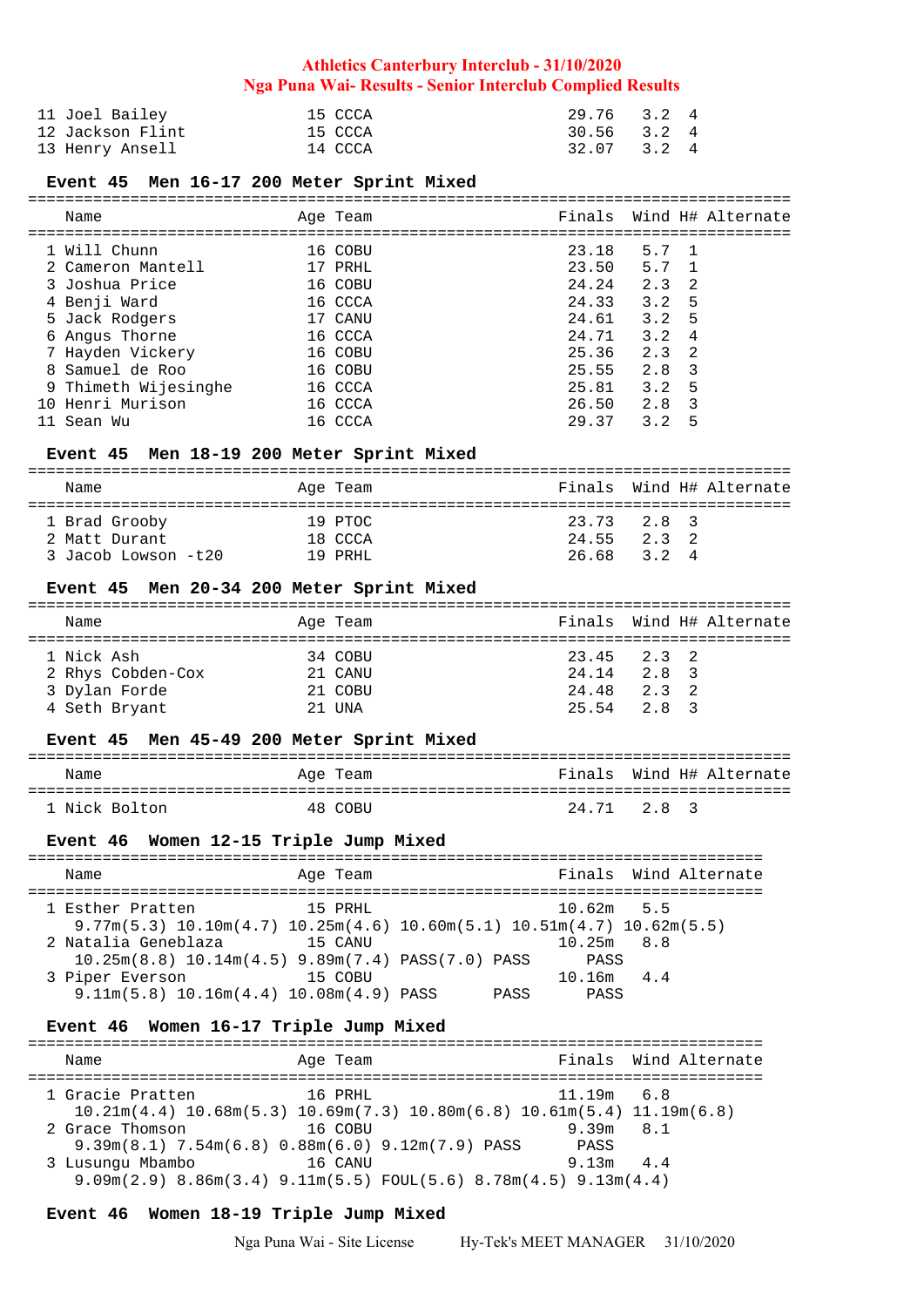|                                                                                             |                                                                                                | =================== |                       |
|---------------------------------------------------------------------------------------------|------------------------------------------------------------------------------------------------|---------------------|-----------------------|
| Name                                                                                        | Age Team                                                                                       | Finals              | Wind Alternate        |
| 1 Morgan Oudemans                                                                           | 18 WMEA<br>$10.51m(5.2)$ $10.21m(4.4)$ $10.00m(4.6)$ $10.13m(8.2)$ $10.12m(9.3)$ $10.26m(4.6)$ | 10.51m              | 5.2                   |
| Men 12-15 Triple Jump Mixed<br>Event 47                                                     |                                                                                                |                     |                       |
| Name                                                                                        | Age Team                                                                                       | Finals              | Wind Alternate        |
| 1 Levi Murdoch<br>12.45m(4.9) FOUL 12.21m(5.3)                                              | 15 PTOC                                                                                        | 12.45m              | 4.9                   |
| Event 47 Men 16-17 Triple Jump Mixed                                                        |                                                                                                |                     |                       |
| -------------------------------<br>Name                                                     | ----------<br>Age Team                                                                         | Finals              | Wind Alternate        |
| 1 Ethan Gow                                                                                 | 16 SELW                                                                                        | 13.25m              | 7.1                   |
| $FOUL(3.7)$ 13.00m $(5.3)$ 13.25m $(7.1)$<br>2 Sam Kirdy<br>12.30m(5.1) FOUL                | 17 CCCA                                                                                        | 12.30m              | 5.1                   |
| Event 47 Men 20-34 Triple Jump Mixed                                                        |                                                                                                |                     |                       |
| Name                                                                                        | Age Team                                                                                       | Finals              | Wind Alternate        |
| ======================================<br>1 Andrew Allan<br>FOUL(4.9) FOUL(4.9) 13.55m(3.7) | 20 COBU                                                                                        | 13.55m              | --------------<br>3.7 |
|                                                                                             | Event 49 Women 18-19 Discus Throw 1.00kg Under 20                                              |                     |                       |
|                                                                                             |                                                                                                |                     | Finals Alternate      |
| Name                                                                                        | Age Team                                                                                       |                     |                       |
| 1 Abby Ladd<br>28.66m 29.44m 27.50m                                                         | 19 PTOC                                                                                        | 29.44m              |                       |
|                                                                                             | Event 51 Girls 12-15 Discus Throw 1.00kg Under 16<br>-------------------                       | ------------------- |                       |
| Name                                                                                        | Age Team                                                                                       | Finals              | Alternate             |
| 1 Kirsty Mccarthy Dempsey 15 SELW                                                           |                                                                                                | 28.68m              |                       |
| 2 Chloe Middlewood Krsinic 15 SELW<br>23.78m  25.18m  23.24m                                |                                                                                                | 25.18m              |                       |
| 3 Katelin Parnell<br>20.98m 21.27m 21.39m                                                   | 15 COBU                                                                                        | 21.39m              |                       |
| Event 52 Women 70-74 Discus Throw Masters                                                   |                                                                                                |                     |                       |
| Name                                                                                        | Age Team                                                                                       |                     | Finals Alternate      |
| 1 Shirley Rolston<br>15.60m  15.09m  14.06m                                                 | 71 PRHL                                                                                        | 15.60m              |                       |
| Event 53 Men 20-34 Shot Put 7.26kg Senior                                                   |                                                                                                |                     |                       |
| Name                                                                                        | Age Team                                                                                       |                     | Finals Alternate      |
| 1 Jared Neighbours                                                                          | 20 COBU                                                                                        | 11.54m              |                       |
| 10.88m 11.54m 11.54m 11.28m 10.91m                                                          |                                                                                                |                     |                       |
| 2 Max Attwell<br>11.19m FOUL 11.00m FOUL 11.50m                                             | 24 COBU                                                                                        | 11.50m              |                       |
| 3 Victor Lusis                                                                              | 39 CANU                                                                                        | 9.21m               |                       |

9.21m 9.08m FOUL 8.76m 9.06m

# **Event 55 Men 16-17 Shot Put 5.00kg Under 18**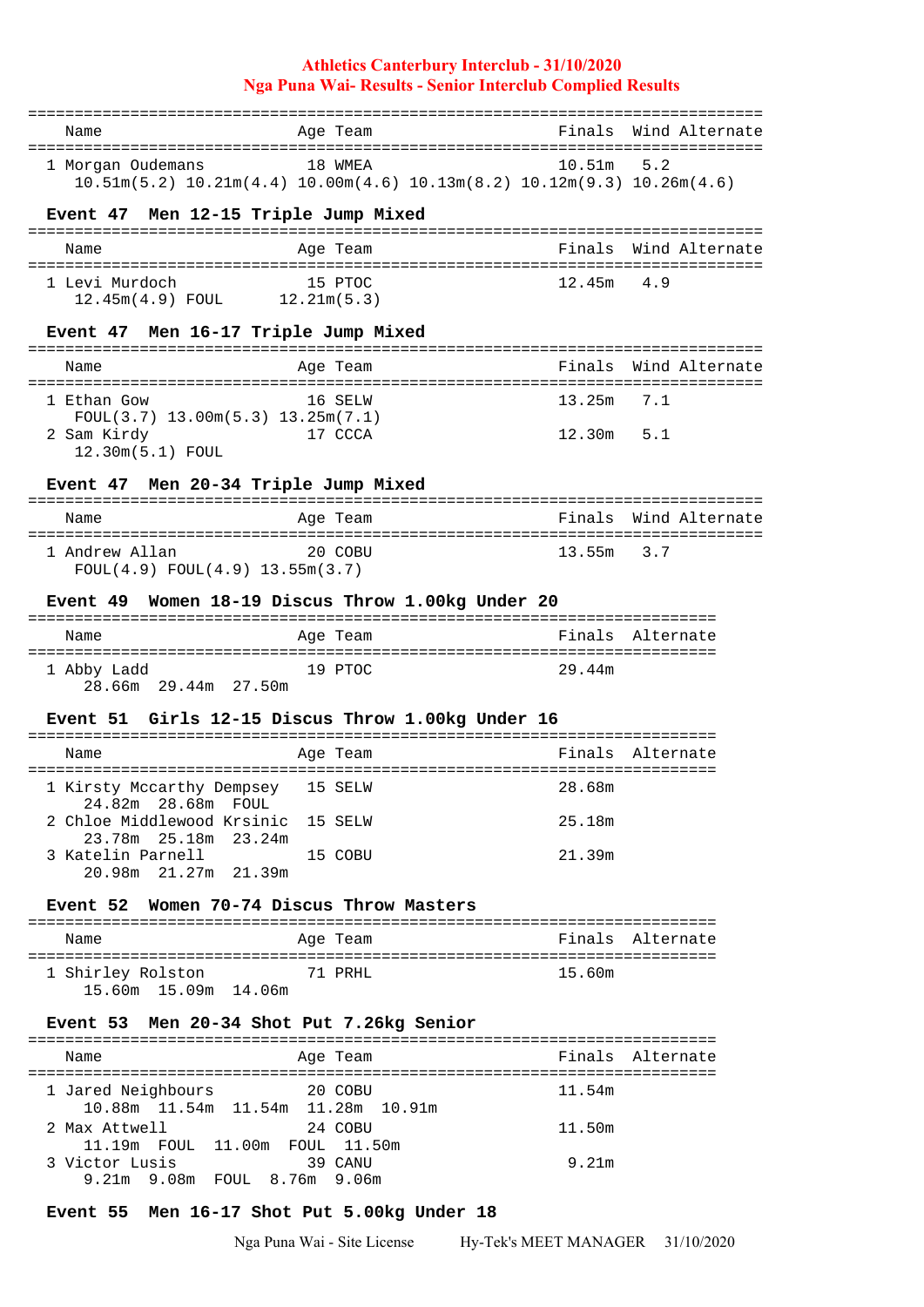| Name                                    | Age Team                                      | Finals Alternate |
|-----------------------------------------|-----------------------------------------------|------------------|
| 1 Josh Thiele                           | 17 CANU<br>FOUL FOUL FOUL 13.06m 12.85m       | 13.06m           |
| 2 Ouinn Motley                          | 17 SCAN<br>11.87m 12.96m 12.33m 12.33m 12.61m | 12.96m           |
| 3 Marcus Hamilton<br>10.43m 10.57m FOUL | 17 CCCA<br>FOUL<br>FOUL.                      | 10.57m           |

# **Event 56 Men 13-16 Shot Put Para - 4kg Ambulatory Para Feild / WC**

| Name                         |       | Age Team | Finals Alternate |
|------------------------------|-------|----------|------------------|
|                              |       |          |                  |
| 1 Rorie Poff (F38)           |       | 15 PTOC  | 7.81m            |
| 7.31m 7.81m FOUL 7.07m 7.43m |       |          |                  |
| 2 Zack Lappin (F73)          |       | 15 PTOC  | 7.23m            |
| $7.01m$ $7.23m$ $7.09m$      | FOUL. | FOIII.   |                  |

### **Event 57 Boys 12-15 Shot Put 5.00kg Under 16**

| Name                         | Age Team                                     | Finals Alternate |
|------------------------------|----------------------------------------------|------------------|
|                              |                                              |                  |
| 1 Couper Killick             | 15 COBU                                      | 13.17m           |
|                              | $12.35m$ $12.27m$ $11.63m$ $12.31m$ $13.17m$ |                  |
| 2 Armani Lemalu              | 14 CCCA                                      | 11.20m           |
| 11.20m FOUL FOUL 9.62m 9.92m |                                              |                  |

### **Event 58 Men 45-49 Shot Put Masters**

| Name             |                       |  | Age Team | Finals Alternate |
|------------------|-----------------------|--|----------|------------------|
| 1 Julian Bethell |                       |  | 47 PTOC  | 6.77m            |
|                  | FOUL 5.68m 6.77m FOUL |  |          |                  |

# **Event 58 Men 55-59 Shot Put Masters**

| Name                          | Age Team | Finals Alternate |
|-------------------------------|----------|------------------|
| 1 Guy Dryden                  | 56 CHAV  | 8.01m            |
| 7.33m 8.01m 7.46m 7.16m 7.99m |          |                  |

## **Event 58 Men 65-69 Shot Put Masters**

|  | Name                 |  |  |  |  | Age Team |  |       | Finals Alternate |
|--|----------------------|--|--|--|--|----------|--|-------|------------------|
|  | 1 Georg Ludwig       |  |  |  |  | 66 CMA   |  | 8.24m |                  |
|  | 8.24m FOUL PASS PASS |  |  |  |  |          |  |       |                  |

### **Event 58 Men 70-74 Shot Put Masters**

| Name                                        | Age Team | Finals Alternate |
|---------------------------------------------|----------|------------------|
| 1 Richard Davison<br>8.84m 8.85m 8.09m PASS | 71 NBOL  | 8.85m            |

# **Event 59 Women 12-15 400 Meter Sprint Mixed**

| Name                   | Age Team | Finals H# Alternate |
|------------------------|----------|---------------------|
| 1 Sienna Stowers-Smith | 15 LIAC  | 1:02.04             |
| 2 Charlotte Mercer     | 15 SELM  | 1:03.00             |